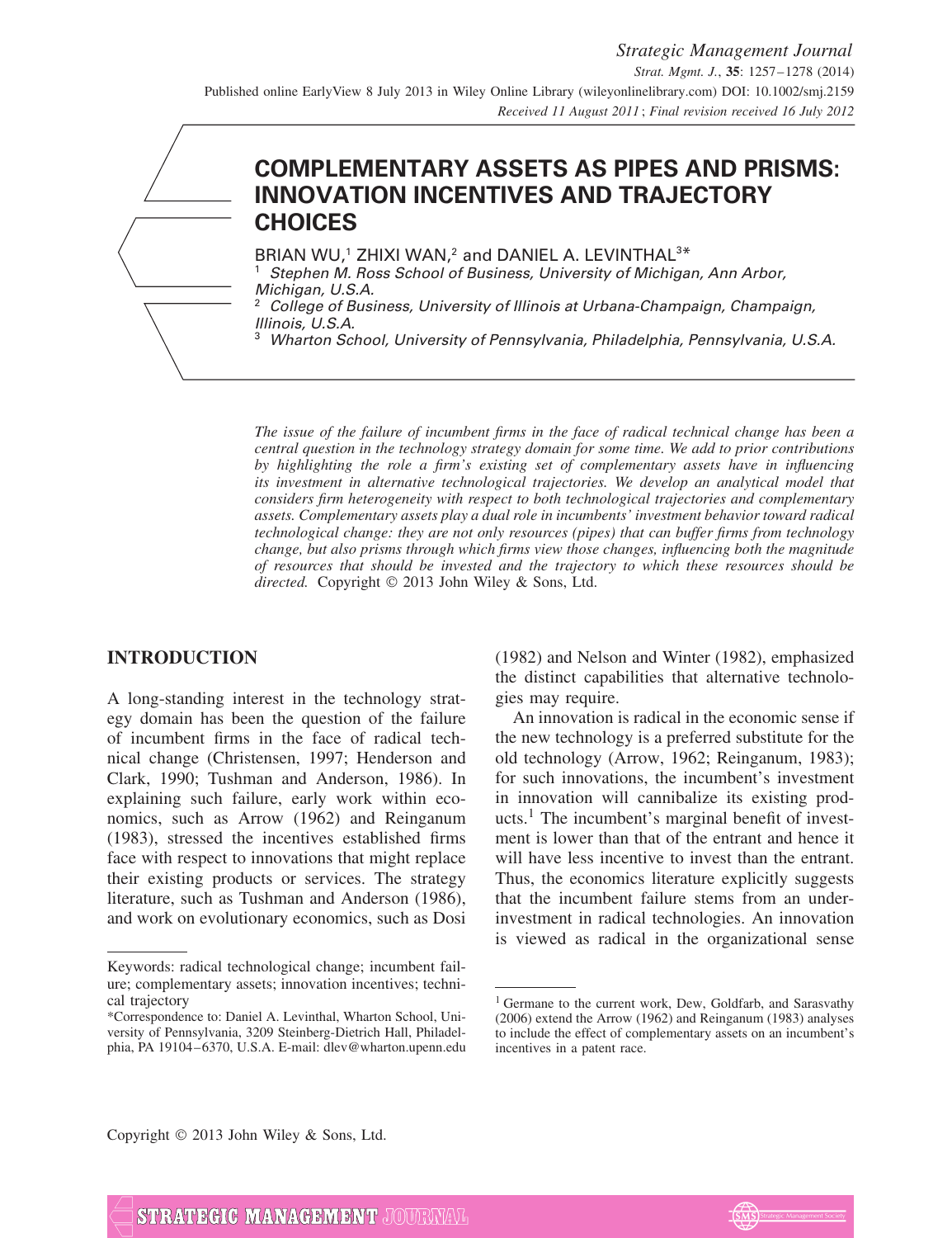if the innovation is competence destroying with respect to a firm's technical capabilities (Tushman and Anderson, 1986). With their existing capabilities rendered obsolete, incumbent firms are less likely to introduce radical innovations compared to new entrants equipped with the relevant technical capabilities (Tushman and Anderson, 1986). Consistent with this implication, Henderson shows that 'incumbent firms appear to have rationally anticipated less productive research efforts when they invested in innovation that was radical in the organizational sense, and thus to have invested no more than entrants' (Henderson, 1993: 264). That is, the destruction of capabilities is likely to lead to a reduction in investment in the associated new technologies. In this explanation, incumbent firms' lower investment in radical innovations is not the cause of incumbent failure; rather, both lower investments and incumbent failure are driven by the obsolescence of underlying capabilities.

Contrary to the association between lower investments and incumbent failure, however, some in-depth case studies point out a puzzling divergence: incumbent firms often invest significant amounts in radical innovations, but develop inferior versions of the new technology (Rosenbloom, 2000; Tripsas, 1997; Tripsas and Gavetti, 2000). Tripsas (1997) shows that a lack of investment in R&D was not responsible for incumbent failure within the typesetter industry, which went through three generations of radical transformations. Incumbents actually invested heavily in the new product generations: 'qualitative data from interviews with both management and development engineers indicate that the level of investment by incumbents was at least equivalent to that of new entrants' (Tripsas, 1997: 130). However, the technical performance of products developed by incumbents during each new technology period was inferior to the performance of the entrant's products. Relatedly, Tripsas and Gavetti (2000) show that Polaroid committed substantial investments to digital imaging technologies when such technologies first emerged as a potential threat to its instant camera business: 'An electronic imaging group was formed in 1981, and as part of this effort work began on a microelectronics laboratory. The microelectronics laboratory opened up in 1986 after a capital investment of about \$30 million, and with an operating budget of about \$10 million/year. By 1989, 42 percent of [Polaroid's] R&D dollars were devoted to exploring a broad

range of digital imaging technologies' (Tripsas and Gavetti, 2000: 1152). Despite such significant efforts, Polaroid declared bankruptcy in 2001. Rosenbloom (2000) shows that National Cash Register Company (NCR) was among the pioneers seeking to make a transition to electronics from mechanical cash registers. NCR began to engage in in-house electronics research activities as early as 1938 and entered the computer industry in 1953 by acquiring Computer Research Corporation (CRC), one of the first computer companies. While NCR eventually survived the technological change after decades of restructuring, it encountered a deep crisis in the early stages of this transition.

This gap between the theoretical literature and empirical observations is further illustrated by Kodak's investment behavior vis-à-vis digital photography (Benner, 2010; Benner and Tripsas, 2012). Digital photography appears to represent a radical technological change in both an economic and organizational sense. First, from an economic perspective, digital imaging can displace traditional film-based imaging. As Kodak entered the digital imaging field, it had to cannibalize its own traditional film sales. In contrast, the entrants from the computer and consumer electronics industries, such as HP and Sony, did not face the same problem. Thus, other things being equal, this cannibalization effect should have decreased Kodak's incentive to invest in the digital imaging field.

Perhaps a more fundamental factor in determining Kodak's investment behavior, however, is the shift away from the chemistry-based technology domain of silver halide film to the electronicbased digital technology domain of digital cameras. R&D initiatives along the new technology domain rendered obsolete the skills and knowledge that Kodak accumulated in the chemistry-based domain. In contrast, new entrants, including both new ventures and *de alio* entrants coming from electronic and computer industries, had a capability set consonant with the new technology domain. Thus, existing theories of both economic substitutes and competence-destroying change would predict that Kodak would lag behind in investing in digital photography.

However, in spite of these considerations, Kodak made aggressive investment very early on in digital (Benner, 2010) and, indeed, invented the first digital camera in 1975. More generally, Kodak had one of the highest patenting rates in digital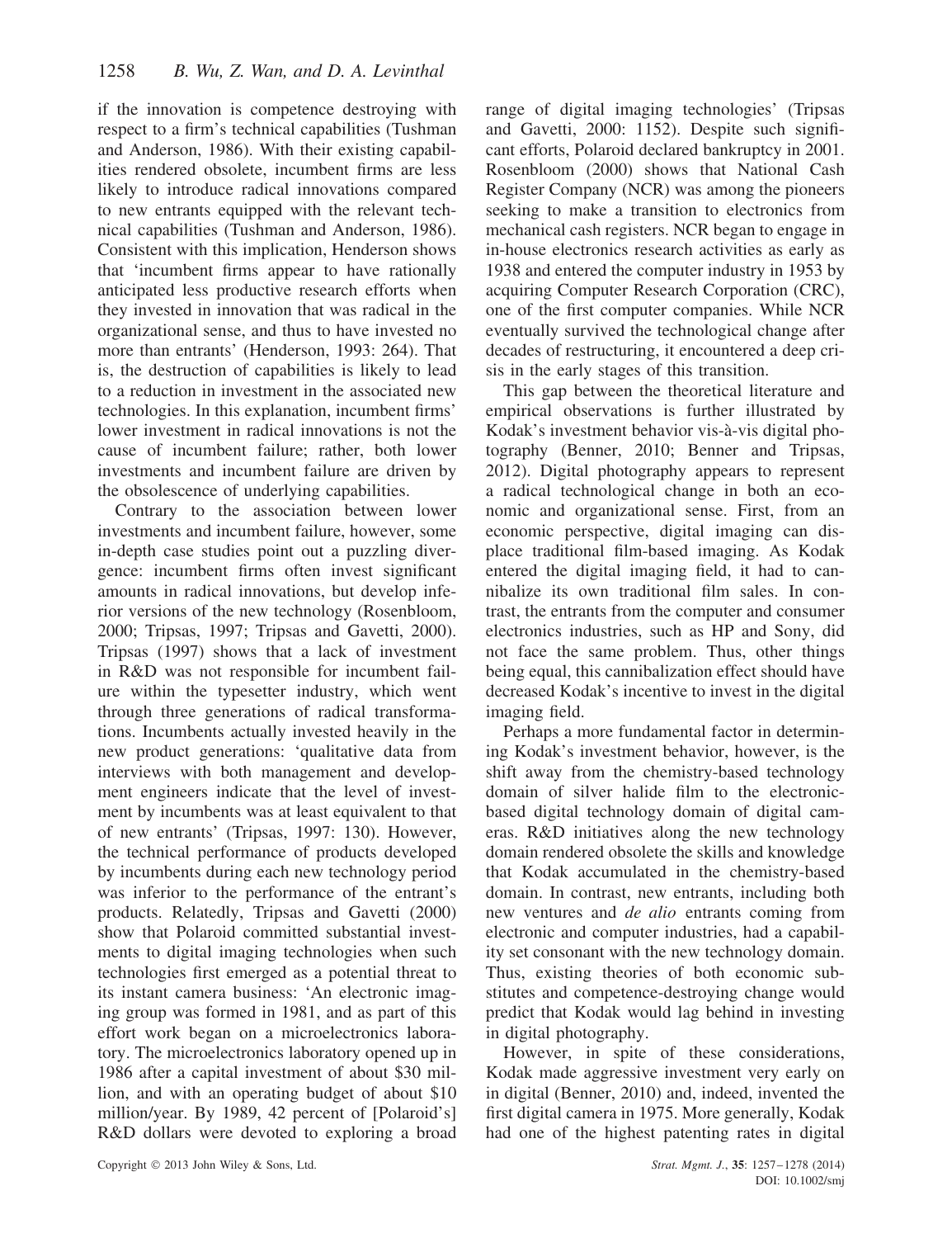technology (Benner and Tripsas, 2012) and by the early 1990s, 40 to 50 percent of Kodak's patents were already directed at digital.<sup>2</sup> Despite these early, enormous efforts, Kodak did not achieve commercial and technical success in the digital camera market. Indeed, Kodak filed for bankruptcy protection in January 2012.

One explanation for this paradox is agency behavior: managers in incumbent firms may squander their retained earnings on new technologies in which they should not have invested in an attempt to sustain ultimately unsustainable competitive positions. As a consequence, these incumbents may spend enormous amounts of capital on such technologies without obtaining adequate returns for their shareholders. From this perspective, such incumbent firms would better serve their shareholders by returning cash via dividends or share buybacks (Jensen, 1993). We do not disagree with this possibility. In this study, however, we ask whether there is an economic rationale for incumbents' substantial investments in radical innovations, even in a setting in which these investments yield little in the way of competitive success. By doing so, we believe we contribute to a more complete understanding of the various mechanisms underlying incumbent firm strategic reorientation processes (Agarwal and Helfat, 2009).

# **A PERSPECTIVE ON COMPLEMENTARY ASSETS AND TECHNOLOGICAL TRAJECTORIES**

# **Theoretical basis**

To address the puzzling divergence between investment efforts and innovation outcome, we suggest that it is important to examine not only the impact of a firm's existing capabilities on the magnitude of its investments in new technologies, but also the qualitative nature of those investments and, in particular, the specific technological trajectories the firm pursues. The direction of technological change is a central element in Christensen's (1997) argument that established firms pursue technological trajectories that are consonant with the

firms' existing consumers. Christensen's (1997) important contribution pointed to the critical role of firms' resource allocation processes and to the strong claim that existing customers and market segments served might have on such processes. He argues that incumbent disk drive manufacturers did not lack in resource commitments to research and new product development or in underlying capabilities but, as a result of being embedded in a particular set of customer relations, were led to continue to invest in the established market segment and to largely ignore promising new technological approaches. In a similar vein, Adner and Snow (2010) highlight the role of demand heterogeneity on incumbent firms' strategic reorientation. The arrival of the new technology reveals heterogeneous consumer preferences on the demand side. While incumbent firms can choose to compete head-to-head with new entrants on the new technology, they may also choose to strategically retreat to a smaller niche where their old technologies are still applicable or possibly redeploy their old technologies to a new market. As a result, it might appear that the incumbent failed in the mainstream market, although it could have strategically chosen to exit the market or create a hybrid product, melding the old and new technology to serve the mainstream market.

This loose coupling between the magnitude of investment and commercial outcome is also addressed by recent work that takes a cognitive perspective on firms' technology strategies (Benner and Tripsas, 2012; Gilbert, 2005; Tripsas and Gavetti, 2000). Incumbent firms may choose to invest in radical innovations because they believe in the importance of major inventions, somewhat independent of their technological capabilities to pursue these innovations. For instance, Polaroid decided to invest in digital innovation, not because it is similar to instant photography in terms of capability requirements, but because digital innovation was viewed as another 'major invention' like instant photography (Tripsas and Gavetti, 2000) and consistent with the firm's, and in particular Edwin Land's (Polaroid cofounder and president) sense of identity as an 'innovator.' In general, cognitive frames, often formed in incumbents' antecedent competitive contexts, may work as road maps in the face of high uncertainty during periods of technological discontinuity (Benner and Tripsas, 2012). However, such beliefs can also hinder the commercialization of the research output if

<sup>2</sup> This figure is based on Kodak's patent data from the NBER Patent Data Project (https://sites.google. com/site/patentdataproject/Home/downloads) and uses the digital camera patent classes defined by Benner and Tripsas  $(2012)$ .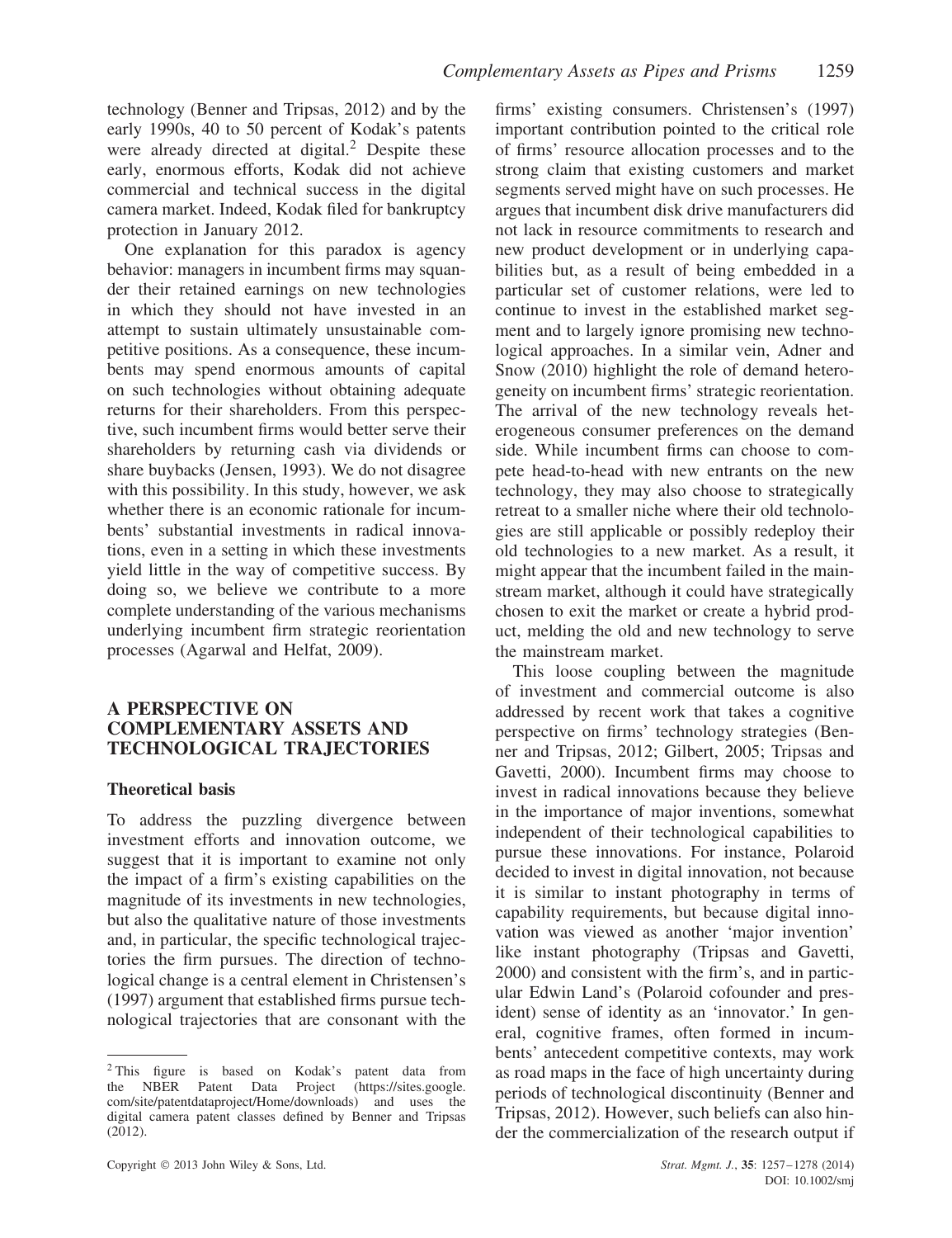the business model underlying commercialization conflicts with the firm's prior belief, such as the case of Polaroid's effort to impose the razor/razor blade business model on the commercialization of the digital camera (Tripsas and Gavetti, 2000). Such a cognitive bias may manifest itself via the introduction of a hybrid product to the market, which melds elements of the old product technology even though consumers may prefer a pure play new product unencumbered by this prior history.

The explanation put forth here follows in the spirit of these explanations, examining both the magnitude and direction (technological trajectory) of an established firm's investment in new technologies in the face of possible technological change and the threat of new entrants. We offer a supplemental perspective based on forwardlooking rational calculations on the part of firms and incorporating a fundamental asymmetry between established incumbent enterprises and new entrants. Clearly, as early arguments by Dosi (1982) and Tushman and Anderson (1986) suggest, incumbents and entrants may differ in their technological capabilities, with incumbent firms developing distinct technological capabilities along specific technological trajectories. However, even if one puts this factor aside, there is another basis of asymmetry, which is that established firms are likely to have an array of complementary assets in manufacturing, distribution, marketing and the like (Teece, 1986). While Teece points to the important role that complementary assets have on the ability of firms to appropriate the returns to innovative efforts, Mitchell (1989) and Tripsas (1997) demonstrate the importance of complementary assets in buffering incumbent firms from technological transitions. Perhaps because the original motivation for considering complementary assets was the issue of an innovator's ability to appropriate value from R&D investments conditional on a successful R&D outcome (Teece, 1986), the previous literature on complementary assets tends to focus on the effect of complementary assets on the *ex post* performance of incumbent firms (Hill and Rothaermel, 2003).

We wish to build on these important prior contributions regarding the role of complementary assets and examine the *ex ante* investment incentives created by the presence (or absence) of complementary assets. In particular, we examine both

how a firm's choice of technological trajectory and how its level of investment along the chosen trajectory may be influenced by the magnitude of its complementary assets. Incumbent firms may choose technological trajectories that are arguably less promising, but comprise technological approaches that are compatible with, and leverage, its existing array of complementary assets. This observation suggests a further refinement in what is meant by a 'radical' technological change. In this regard, a change is viewed as radical if it disrupts the relation between the firm's existing set of complementary assets and the new technological trajectory. We examine the conditions under which a firm's complementary assets may cause it to choose to invest in what is viewed *a priori* as an inferior technology. Further, we consider the competitive consequences of the choice of technological trajectory and the magnitude of investment on the part of an established and entrant firm in view of their differential levels of complementary assets.

# **Complementary assets and trajectory choices**

The prototypical setting one might imagine is an established firm with a substantial stock of complementary assets (e.g., substantial downstream resources with regard to distribution and brand name), but having its old technical basis negated by the emergence of a radical technological change and facing a decision as to which technological trajectory along which to invest. We use the term 'technological trajectory' to connote the particular class of technologies the firm is building upon and the nature of the technological performance attributes it is attempting to enhance (Dosi, 1982). For simplicity, we consider two trajectories: a trajectory that may have lower inherent promise to be preferred by the market but allows the incumbent to leverage its existing complementary assets or a trajectory that has higher inherent promise but would diminish the value of its complementary assets. We term the former as a complement-preserving trajectory and the latter as a complement-disrupting trajectory. In contrast, potential entrants, lacking complementary assets, face no such trade-off and will favor the complement-disrupting approach. Our analysis recognizes that the link between investments, trajectory choices, and market outcomes is influenced by the presence of complementary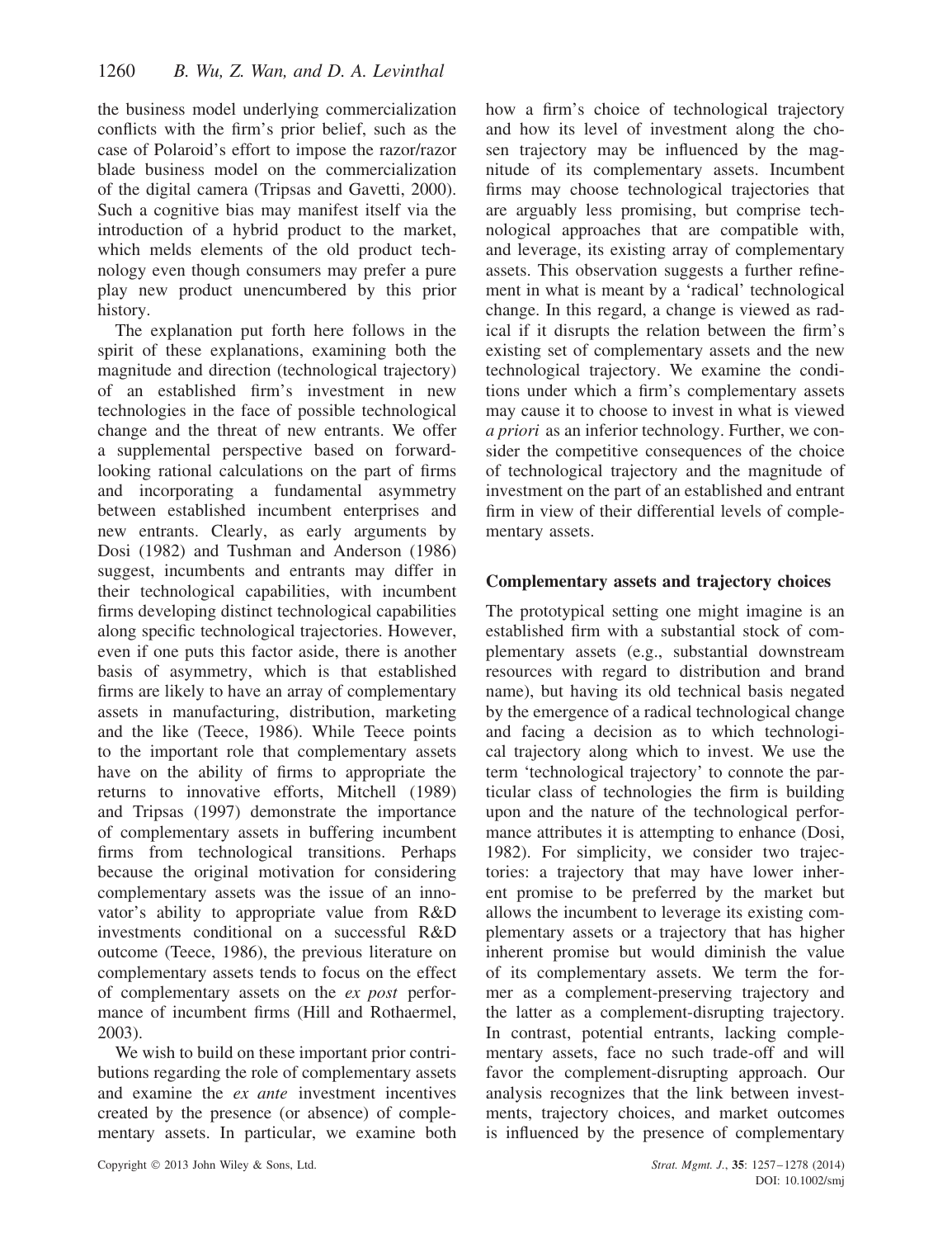assets. Central to this perspective is the heterogeneity along different dimensions of the firm's capabilities and the interdependence among them (Helfat, 1997; Mitchell, 1989; Sosa, 2009; Taylor and Helfat, 2009; Teece, 1986; Tripsas, 1997).

Specifically, complementary assets can have a dual role in affecting incumbents' R&D investment. On the one hand, complementary assets, if fungible, amplify returns on R&D investments for incumbent firms, thereby increasing incumbent firms' economic incentive to invest in the new technical domain. Specifically, given the same R&D efforts, a larger stock of complementary assets allows a firm to appropriate more of the returns from its R&D investments (Teece 1986, Arora, Fosfuri, and Gambardella, 2001; Girotra, Terwiesch, and Ulrich, 2007). This implies a higher marginal benefit from R&D investment and, thus, a higher investment incentive. The empirical findings of Mitchell (1989) and King and Tucci (2002) that experience in prior subfields is positively associated with a firm's likelihood of entering new, related subfields is consistent with this argument. Even more directly supportive of this argument is Helfat's (1997) work that indicates that firms are more likely to develop technologies that can utilize existing complementary technologies.

On the other hand, complementary assets may also bias incumbents' choice of technological trajectories. As Teece (1986) notes, complementary assets may be cospecialized to a specific technology and, therefore, complementary assets can be trajectory specific in the sense that they are valuable in conjunction with a certain trajectory but much less valuable in conjunction with others. Therefore, incumbents endowed with complementary assets may have an incentive to choose a technological trajectory along which they can leverage their complementary assets, even if such a trajectory has lower inherent promise to be preferred by the market.

Combining these two perspectives, we examine the dual role complementary assets play with respect to incumbents' investment behaviors toward radical technological change: complementary assets are not only resources—in the context of network ties Podolny (2001) refers to as 'pipes,' that can buffer firms from technology change—but are also 'prisms' through which they view those changes, in terms of both the magnitude of resources that should be invested and

the trajectory to which these resources should be directed. When complementary assets are specific to a less promising technological trajectory, the incumbent is faced with a trade-off between fully leveraging its complementary assets and choosing a more promising technological trajectory.

To illustrate this trade-off, reconsider the case of NCR noted earlier. After NCR acquired an early leader in the computer industry (CRC), NCR integrated CRC's research activities in computer technology into the framework of NCR's 'overall product development program' to leverage NCR's extensive sales force—one type of complementary assets (Rosenbloom, 2000: 1087). The technological trajectory choice was also modified. 'The binary arithmetic and limited input–output (I/O) capabilities of the 102-A [a general purpose computer] were well suited to scientific use, but appeared to the people in Dayton [where NCR's headquarters is located] as obstacles to business application. As a senior engineer commented, 'when you talked about a binary machine, you scared our salesmen' (Rench, 1984: 26) *...* Under pressure from Dayton, CRC designed the 102-D, using decimal arithmetic *...*'(Rosenbloom, 2000: 1089).

Likewise, while Polaroid invested a significant amount in digital photography very early on, their digital efforts were ' *...* guided by a desire to eventually develop an instant digital camera/printer product termed 'PIF' for Printer In the Field *...* The 1984 Annual Report's Letter to shareholders stated, 'We believe that there is considerable potential in developing new hybrid imaging systems that combine instant photography and electronics' *...* Since the output was to be on instant film, [the PIF concept] leveraged the firm's strong film-manufacturing capabilities. It was also, however, consistent with the firmly held belief in a razor/blade model' (Tripsas and Gavetti, 2000: 1152).

Similarly, much of Kodak's early investment in digital photography derived from its attempt to leverage complementary assets accumulated around films, from film production to photo finishing. Kodak was able to design high-quality films using its film capabilities and manufacture them at a low cost based on mass production. Further, Kodak developed strong relationships with retailers by providing services and supplies to those with photofinishing facilities and wholesale services to those without processing facilities.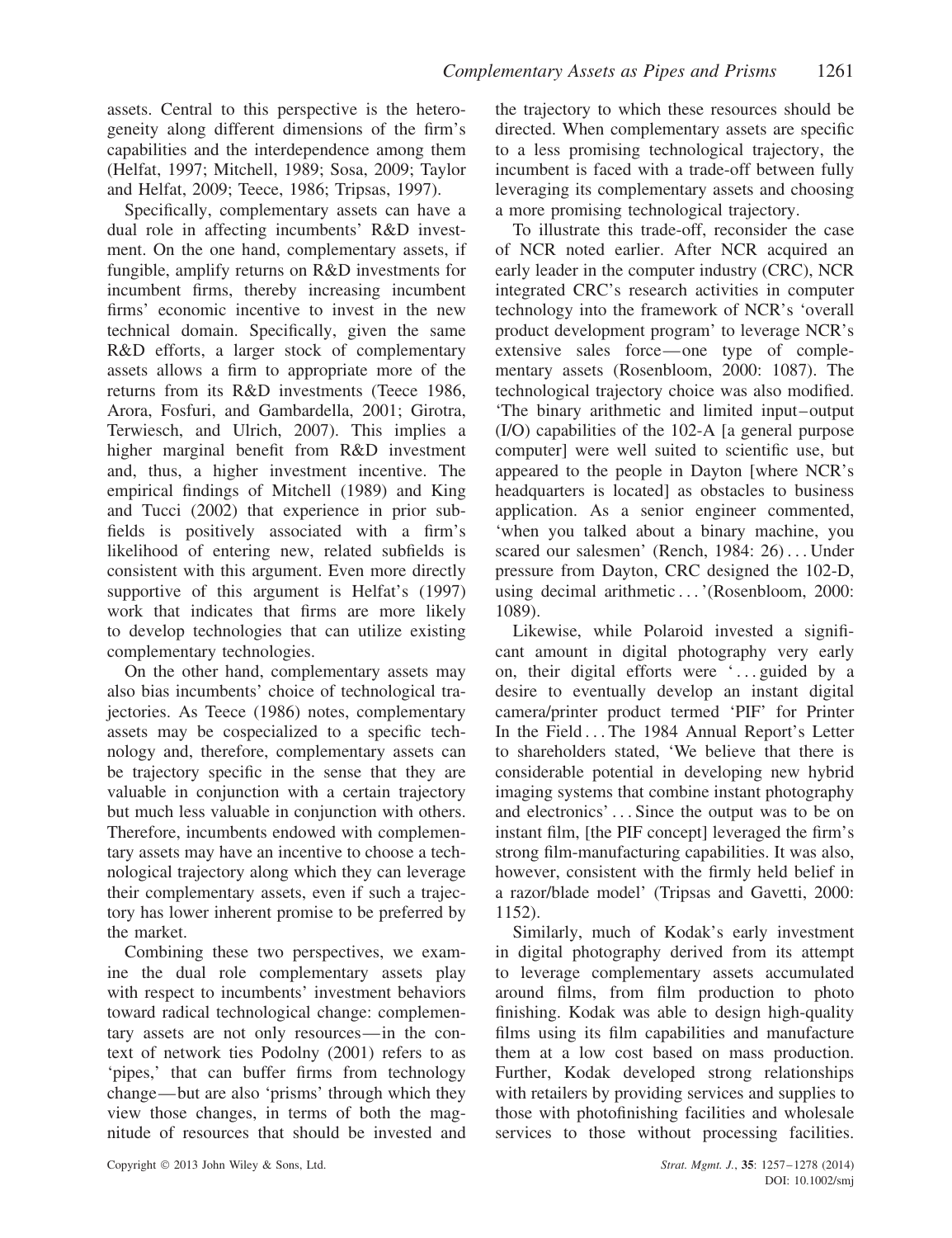In addition, Kodak built an extensive network of Kodak Express franchises.<sup>3</sup>

Photo CD and Advanced Photo System are two hybrid products embodying Kodak's 'filmbased digital imaging strategy' (Eastman Kodak Company, 1991: 3) in the early  $1990s<sup>4</sup>$  After the image is captured with an analog camera, the Photo CD system allows photofinishers to scan consumers' 35 mm negatives to a digital format and store them on a compact disc (Benner, 2010). These images can be shown on TV through a special CD player or on a computer using a CD-ROM. Consumers can further edit the pictures, transfer them, and print them. The Advanced Photo System (APS) adds to the film a transparent magnetic coating, which can store data such as the level of brightness and the use of flash when the picture was taken. Such data can help photofinishers enhance the quality of the print (Cohen and Tripsas, 2012).

*Ex ante*, such a hybrid approach may be a rational choice given the uncertain technological path (e.g., the low home PC adoption rate and narrow Internet bandwidth at the time, which might limit the diffusion of digital cameras). By blending digital technologies with traditional film technology and processes, this approach leveraged Kodaks' film-based complementary assets. Consumers would still want to buy films, particularly when films still offered higher resolution than the digital images available at the time. In this way, Kodak was able to leverage its capabilities in film production. Using their relationships with retailers, Kodak was able to persuade many retailers to add the Photo CD system to their photofinishing facilities, offering digitization, editing, and additional features, such as printing greeting cards. The digital information stored through the APS system also allowed Kodak-related photofinishing facilities to produce higher-quality prints. The APS system also permitted Kodak to more effectively introduce self-service kiosks. With this approach, Kodak would still be able to make money from consumables like photo paper and services. This hybrid approach is in contrast to a pure digital approach, where pictures are taken through digital camera, do not need to be processed and printed out, and can be viewed on a computer and transmitted through the Internet. Such a pure digital approach would deprive Kodak of its film-based complementary assets and force Kodak to compete head-to-head with consumer electronics firms. Thus, a hybrid approach had appeal to Kodak, as it allowed the firm to try to retain its advantage along part of the value chain, while introducing some digital features to enhance the performance of the product and services it offered. At a minimum, such efforts might delay consumers' switch to digital and might even influence consumers' behavior in using digital products in the future by setting a new industry standard.

*Ex post*, however, hybrid products tended to look clumsy due to rapid technological advances. In particular, with the further development of the Internet, Internet bandwidth quickly reached a point where it was sufficiently high for image transmission. In addition, households widely adopt personal computers, the price of digital cameras dropped, and the quality of digital cameras improved. Ultimately, the convenience of taking and sharing pictures through products like smart phones and Facebook greatly reduced the need to print images.

In considering these examples, it is important to bear in mind that while the probability with which the technological trajectory chosen by the incumbents will ultimately be preferred by the market might have been lower than that for alternative technological trajectories, the probability was not zero (Furr and Snow, 2012). Should the chosen trajectory ultimately be preferred by the market, the incumbent would be better able to fully leverage its existing complementary assets and gain greater market success. Therefore, for a given range of complementary assets, it may be optimal for the incumbent to choose the less promising technological trajectory. Moreover, these complementary assets may provide an incentive for the incumbent to invest more than the entrant *ex ante*. *Ex post*, however, should the trajectory chosen by the incumbent prove to be an ineffective way to engage the market, either as a result of the limits of technical progress along the performance dimensions pursued by the firm or the market's valuation of those performance dimensions, the incumbent may experience an inferior market outcome under

<sup>3</sup> Kodak also has other complementary assets, such as distribution channels, to sell films. However, such complementary assets were fungible to the new technological trajectory, since digital cameras can be sold through many of the same channels. In an analysis of the model, we examine how our results are influenced by the degree of fungibility of complementary assets.

<sup>4</sup> We thank an anonymous reviewer for suggesting these aspects of Kodak's efforts.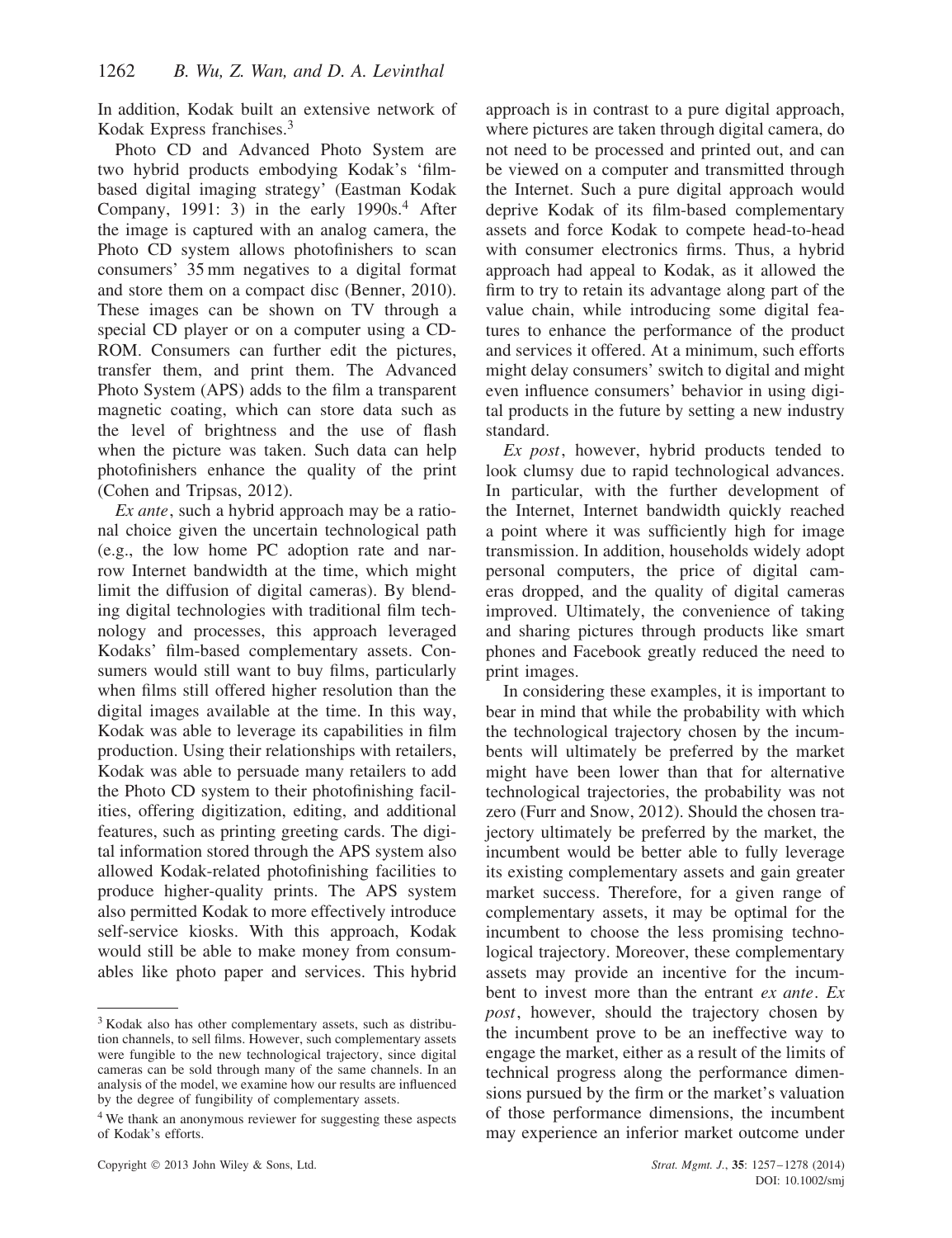certain conditions despite its higher investments. The incumbent firm bets on the trajectory that yields, in expectation, the greatest profits; however, due to the impact of its existing stock of complementary assets, this is a different calculation than choosing the technological trajectory that is most likely to prove promising. As a consequence, we should observe at times incumbent firms making what appear to be *ex post* bad 'bets.' The dual role of complementary assets can help explain situations such as Kodak's investment behavior and resulting market outcomes in digital photography. Kodak's stock of relevant complementary assets in the imaging industry created strong economic incentives to invest in the new technical domain. However, in order to leverage its complementary assets, Kodak chose a technological trajectory that engaged digital technology in a manner that facilitated the firm linking this new technology to its existing assets and ways of competing.<sup>5</sup>

Complementary assets are an asset to be leveraged, but at the same time, they bias a firm's strategic choices. As a result of this dual effect, firms may rationally invest large sums in technology efforts that yield a relatively modest rate of technical advance. The incumbent may invest heavily but achieve a lower likelihood of technical leadership than similar investments yield for new enterprises established to pursue these new technological opportunities. It is important to recognize that the incumbent may choose different technological trajectories and, therefore, it is critical to distinguish between the magnitude of the investment and its qualitative nature (i.e., the particular technological trajectory pursued). The ultimate consequences or outcomes that stem from such investments (relative distance from the technology frontier, product market success, and the like) will be a function of the firm's investments, technical capabilities, complementary assets, competitors' actions, and what emerges to constitute consumer preferences.

An important backdrop to these arguments is the degree of imperfection in the market for complementary assets and technology. To the degree that these markets do not function well, the entrant cannot gain access to complementary assets (e.g., through contracting) and the incumbent may not gain access to external technology (e.g., through licensing). It is likely to take time for the entrant to internally develop complementary assets because the adjustment costs of developing complementary assets in a short period of time are prohibitive (Dierickx and Cool, 1989; Pacheco-de-Almeida and Zemsky, 2007). Furthermore, as Teece (1986) argues, the market for complementary assets is imperfect, because such assets tend to be cospecialized or specialized to the firm, creating high transaction costs. In the absence of these properties, the competitive supply of complementary assets would cause the asymmetry between the incumbent and the entrant to disappear or certainly dissipate. An analogous set of issues holds for the markets for technology (Arrow, 1962; Nelson, 1959). How well markets for technology are able to function depends on a number of factors, including the nature of knowledge, intellectual property rights regime, and related institutions (Arora *et al.*, 2001; Dushnitsky, 2010; Dushnitsky and Lenox, 2005; Dushnitsky and Shaver, 2009; Elfenbein, 2007; Goldfarb, 2008). We discuss possible extensions that include such issues in the discussion section.

# **MODEL SETUP**

We consider a stylized two-stage model to examine firms' investment decisions with respect to a radical technological change. While radical in the sense of one generation of a product supplanting another, the investment may be made along different technological trajectories that either preserve or disrupt a firm's existing complementary assets. We term the former type as complement-preserving trajectory and the latter type as complementdisrupting trajectory. In the first stage, an incumbent firm, denoted by *I*, chooses to invest along either of the two trajectories. Let  $r \in \{0,1\}$ represent firm *I*'s chosen trajectory, where 1 represents the complement-disrupting trajectory and 0 represents the complement-preserving trajectory. We assume the market's preferred trajectory, denoted by  $t \in \{0,1\}$ , is uncertain. We further let the complement-disrupting trajectory be more promising, i.e.,  $p = Prob(t = 1) > 0.5$ . As a result,

<sup>5</sup> This argument, however, cannot explain the totality of Kodak's investments, as Kodak did make substantial early investments in charge-coupled device (CCD) image sensors for digital cameras. Kodak was an early market leader in this area and introduced the first 1 Megapixel CCD in 1986. Such investments are not fully consistent with the proposed argument, since CCDs can replace film as image sensors, thus representing a complementdisrupting technology.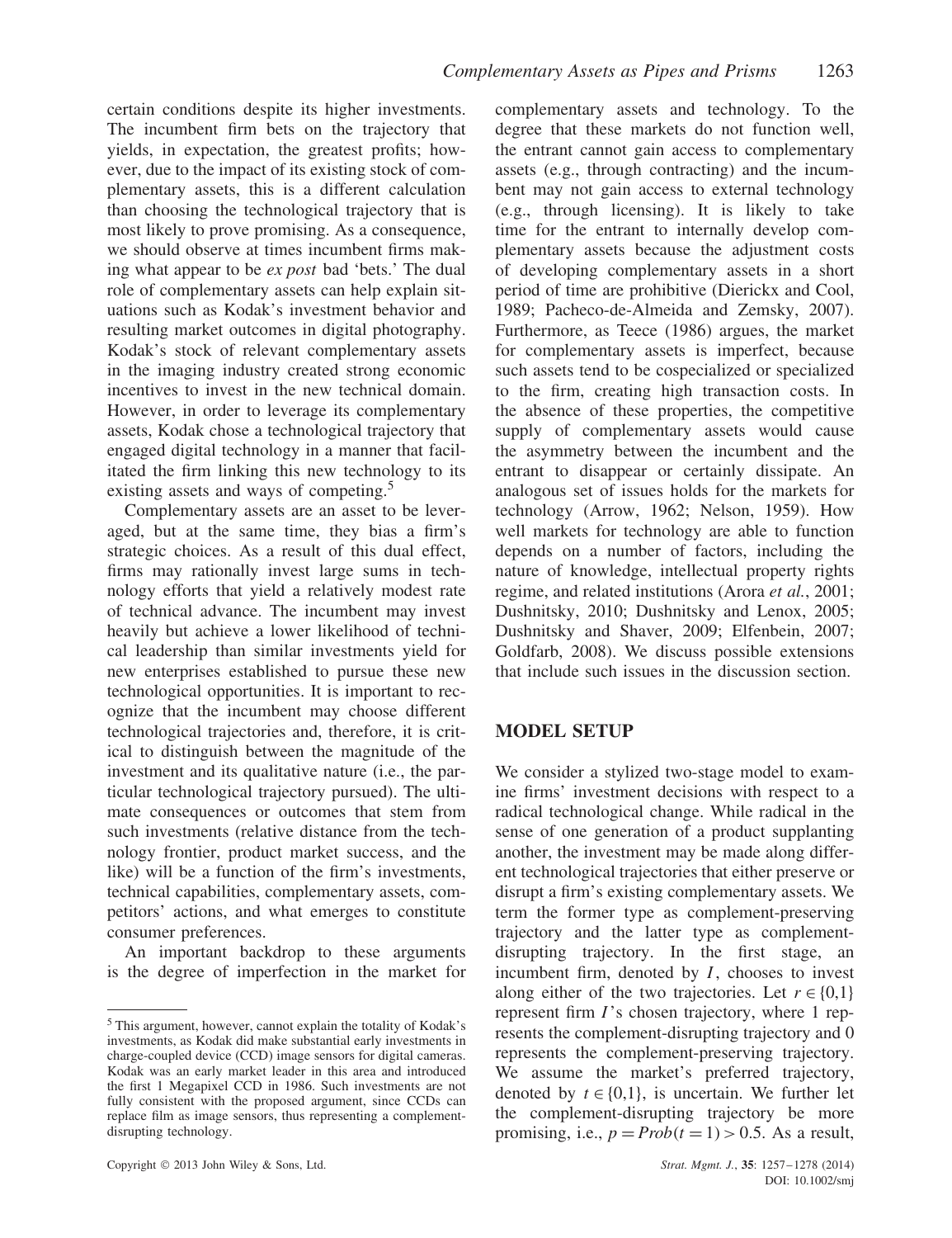the incumbent faces a trade-off between choosing a less promising technological trajectory along which it can leverage its complementary assets and choosing a more promising technological trajectory along which it cannot fully leverage its complementary assets. Given the entrant *E* is assumed to lack complementary assets and the value of *p* is postulated to be greater than 0.5, the entrant finds it in its interest to invest in the complement-disrupting trajectory. In this stage, we assume firm *I* plays as a Stackelberg leader who chooses its trajectory *r* and its R&D investment level  $u_I$  before firm  $E$  chooses its R&D investment level  $u_E$ .<sup>6</sup>

Firm *i*'s technological trajectory, R&D investment, and the market's preferred trajectory together determine the 'base utility' of its product, denoted by  $V_i$ . In particular, we assume the base utility for firm *E*'s product is  $V_E = \delta^{1-t} u_E$ ,  $0 < \delta < 1$ . Namely, while the base utility increases in its R&D investment, it is discounted by *δ* if there is a mismatch between its trajectory (i.e., the complement-disrupting trajectory) and the realized market-preferred trajectory. Similarly, if firm *I* chooses the complement-disrupting trajectory, we assume that  $V_I = \delta^{1-t} u_I$ . However, if firm *I* chooses the complement-preserving trajectory, we assume that  $V_I = \delta^t A^{1-t} u_I$ , where  $A > 1$ represents firm *I*'s complementary assets (the entrant's complementary assets are normalized as one). Thus, the critical asymmetry between the incumbent and the entrant is the incumbent's possession of complementary assets along the complement-preserving trajectory.<sup>7</sup> Specifically, firm *I* is assumed to have some complementary

assets that may increase its product's base utility, but such complementary assets are trajectory specific—they can be leveraged only when the incumbent chooses the complement-preserving trajectory and the market prefers the complementpreserving trajectory. We make this assumption regarding the limited fungibility of complementary assets to highlight the central trade-off faced by the incumbent. At the end of the analysis section, we show the robustness of the model by allowing complementary assets to have some degree of fungibility and retain some value in the complement-disrupting trajectory. Table 1 summarizes the two firms' base utility functions under different scenarios.

In the second stage, the two firms engage in quantity competition in the market. They simultaneously and independently choose their production quantities. Let *qi* denote firm *i*'s product quantity. We consider a linear demand system where firm *i*'s product price equals  $V_i - \beta q_i - \gamma q_j$  with  $\beta > \gamma > 0$  for  $i \in \{I, E\}$  and  $j \in \{I, E\}, j \neq i$ . This linear demand curve can be derived by considering a representative consumer with utility given by  $V (q_1 + q_2) = V_1 q_1 +$  $V_2q_2 - \frac{1}{2}(\beta q_1^2 + 2\gamma q_1q_2 + \beta q_2^2)$  (Vives, 2001: 145) and, as a result, the intercept  $V_i$  in the linear demand curve can be interpreted as capturing the base utility of firm *i*'s product defined above. A similar demand relationship has also been used by Sutton (1997: 58–59) in modeling the impact of R&D investment on product quality. We normalize both firms' marginal production costs to zero.<sup>8</sup>

# **Market competition equilibrium in the second stage**

Given the firms' technological trajectories and R&D investment levels, we can specify their second-stage profit functions stemming from product market competition. Let  $\Pi_i(V_I, V_E)$  denote the equilibrium second-stage profit of firm *i* given  $V_I$  and  $V_E$ . Intuitively, as firm *i*'s product base

<sup>6</sup> Furthermore, we also examine a case where the entrant is the Stackelberg leader; our main results hold. We also examine the model using a Nash equilibrium, in which the firms move simultaneously. However, multiple Nash equilibria can exist, including mixed strategy equilibria, under a simultaneous move setting. Therefore, for simplicity we focus on the Stackelberg setting. While there is no direct correspondence between the particular solutions that characterize the Nash equilibrium and the Stackelberg game, the basic tensions and trade-offs at play are present in both. Finally, the fact that the same qualitative results emerge whether the incumbent or entrant is the leader or the follower in the Stackelberg game indicates the robustness of these properties.

 $<sup>7</sup>$  One could also explore the effect of asymmetry in their techno-</sup> logical capabilities with respect to the different trajectories. If so, a natural assumption would be that the incumbent is less capable, perhaps as reflected in a lower marginal return to R&D investment than the entrant. Clearly, such a property would decrease the incumbent's incentive to invest. We wish to explore a, in some sense, stronger case, where the incumbent has no intrinsic

disadvantage with respect to the complement-disrupting technological trajectory, but faces, as a result of its complementary assets, a different decision calculus than that of the entrant.

<sup>8</sup> Complementary assets can either increase quality (willingness to pay) or reduce marginal production cost. What matters is the wedge between willingness to pay and marginal production cost (Adner and Zemsky, 2006). For the sake of simplicity, we normalize marginal production cost to zero and focus on willingness to pay.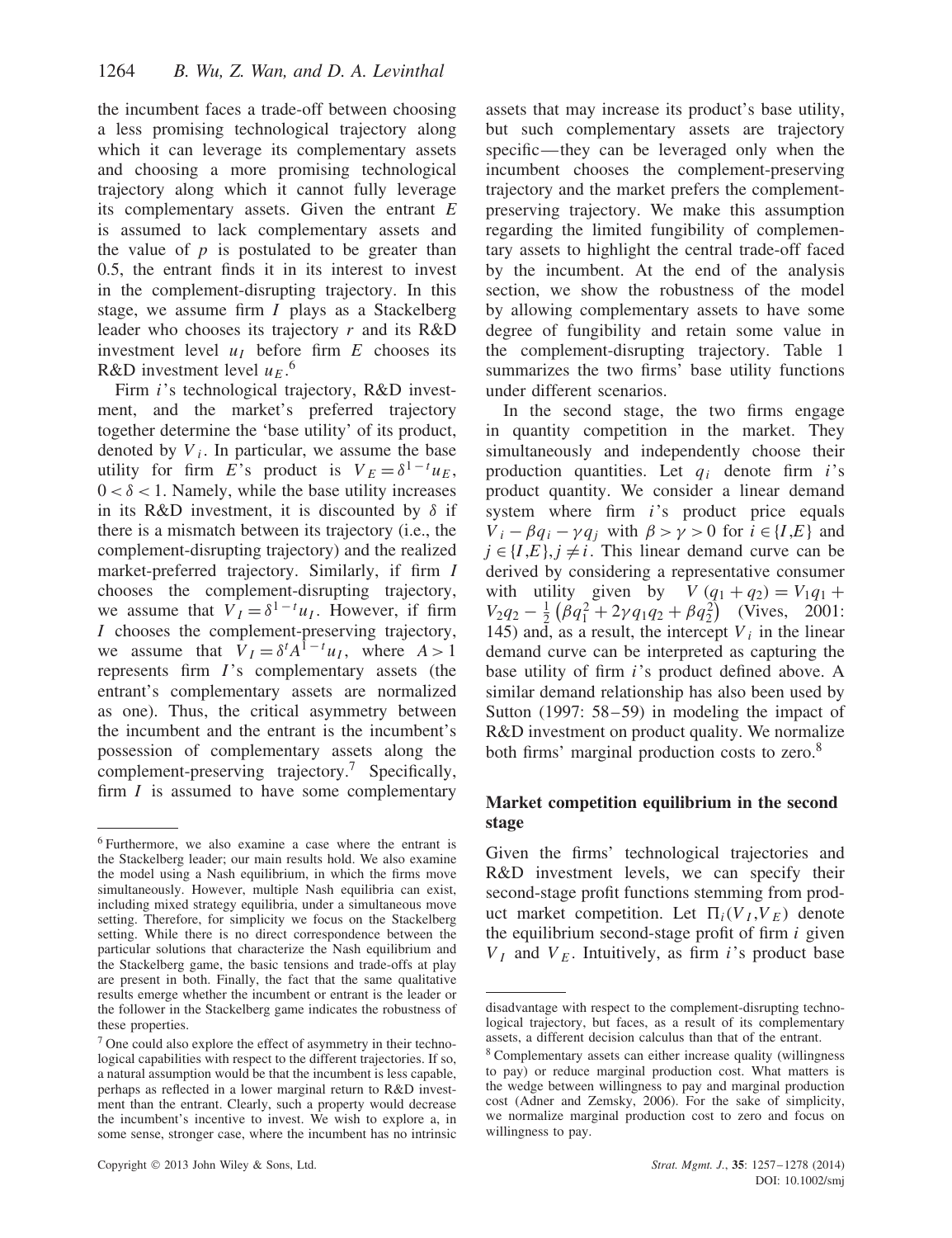| Table 1.                                |                                                   | The utility functions for entrant's and incumbent's products                                                                                                                                                                                                                                                                                             |                                    |                                      |                                                         |
|-----------------------------------------|---------------------------------------------------|----------------------------------------------------------------------------------------------------------------------------------------------------------------------------------------------------------------------------------------------------------------------------------------------------------------------------------------------------------|------------------------------------|--------------------------------------|---------------------------------------------------------|
| Incumbent's<br>$r\in\{0,1\}$<br>choice: | Realized market<br>preference:<br>$t \in \{0,1\}$ | Comments                                                                                                                                                                                                                                                                                                                                                 | Entrant's product<br>quality $V_E$ | product quality $V_I$<br>Incumbent's | fungible complementary<br>Generalization with<br>assets |
| $r = 0$                                 | $t = 0$                                           | preferred by market. The incumbent can<br>fully leverage complementary assets A, and<br>its R&D effort is fully effective. However,<br>the entrant suffers a discount $\delta$ in its R&D<br>complement-preserving trajectory and the<br>effort due to the mismatch of trajectories.<br>complement-preserving trajectory is<br>The incumbent chooses the | $V_E = \delta u_E$                 | $V_I = Au_I$                         | $V_I = Au_I$                                            |
| $r = 0$                                 | $\equiv$                                          | to the mismatch of trajectories. The entrant's<br>trajectory. Therefore, the incumbent cannot<br>suffers a discount $\delta$ in its R&D effort due<br>market prefers the complement-disrupting<br>complement-preserving trajectory, but the<br>leverage its complementary assets A and<br>R&D effort is fully effective.<br>The incumbent chooses the    | $V_E = u_E$                        | $V_I = \delta u_I$                   | $V_I = \delta A^{\kappa_1} u_I$                         |
| $r =$                                   | $t = 0$                                           | trajectory. The incumbent cannot leverage its<br>complementary assets A. Both the incumbent<br>and the entrant suffer a discount $\delta$ in their<br>market prefers the complement-preserving<br>complement-disrupting trajectory, but the<br>R&D effort due to the mismatch of<br>The incumbent chooses the<br>trajectories.                           | $V_E = \delta u_E$                 | $V_I = \delta u_I$                   | $V_I = \delta A^{\kappa_2} u_I$                         |
| $\left  {}\right $                      | $\equiv$                                          | trajectory. Therefore, the incumbent cannot<br>R&D effort for both incumbent and entrant<br>market prefers the complement-disrupting<br>complement-disrupting trajectory, and the<br>leverage its complementary assets A. The<br>The incumbent chooses the<br>is fully effective.                                                                        | $V_E = u_E$                        | $V_I = u_I$                          | $V_I = A^{\kappa_2} u_I$                                |

The utility functions for entrant's and incumbent's products Table 1. The utility functions for entrant's and incumbent's products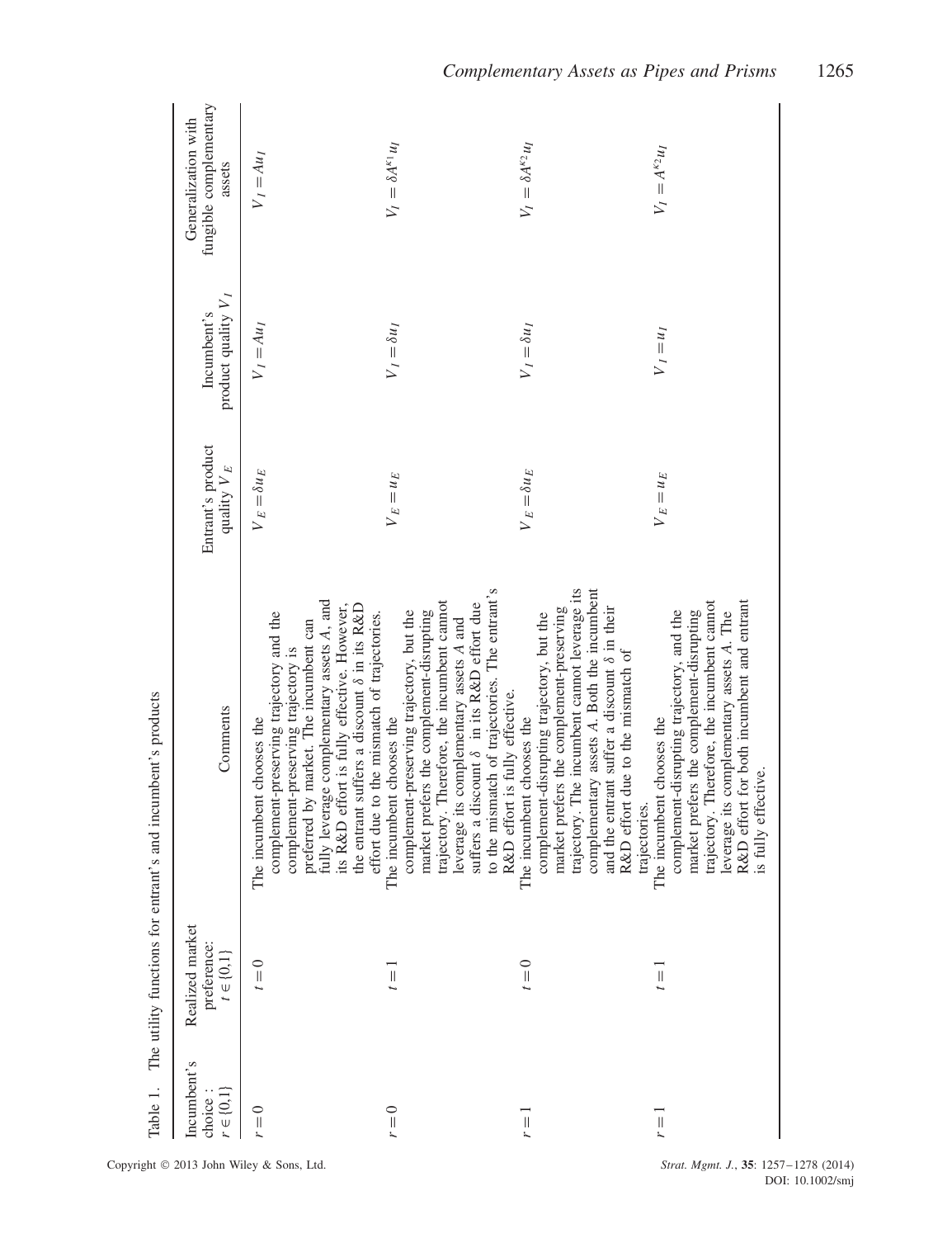utility  $V_i$  increases, its demand increases and the competitor firm *j*'s demand decreases; furthermore, if  $V_i$  far exceeds  $V_i$ , firm *i* can produce so much that firm *j* sees the market price even lower than its marginal production cost, in which case firm *j* finds it optimal not to produce at all. In particular, both firms choose positive production quantity if and only if  $2\beta V_i - \gamma V_j > 0$ for both  $i = I$ , E and, in such a case, the equilibrium production quantities and profits are given by  $q_i = \frac{1}{4\beta^2 - \gamma^2} (2\beta V_i - \gamma V_j)$  and  $\Pi_i (V_I, V_E) =$ *β* $q_i^2$ . However, if  $2\beta V_i - \gamma V_j > 0$  holds for only one firm, for example,  $i = I$ , then only firm *I* produces and we have  $q_I = \frac{1}{2\beta} V_I$ ,  $q_E =$  $0, \Pi_I (V_I, V_E) = \beta q_I^2$ , and  $\Pi_E (V_I, V_E) = 0$ . This is similarly true for  $i = E$ .

### **R&D investment equilibrium and incumbent trajectory choice in the first stage**

Following the literature (Rosen, 1991; Sutton, 1997), we assume that the cost of achieving  $u_i$ ,  $C(u_i)$ , is sufficiently convex such that all profit functions have an interior optimum.<sup>9</sup> Let  $\Sigma_i^r(u_I, u_E)$  be firm *i*'s expected total profit given  $u_I$  and  $u_E$ , if firm *I* chooses trajectory *r*. Thus, we have

$$
\Sigma_i^1(u_I, u_E) = p \Pi_i (u_I, u_E)
$$
  
+ (1 - p) \Pi\_i (\delta u\_I, \delta u\_E) - C (u\_i) (1)  

$$
\Sigma_i^0(u_I, u_E) = p \Pi_i (\delta u_I, u_E)
$$

$$
+(1-p) \Pi_i (Au_I, \delta u_E) - C (u_i)
$$
\n
$$
(2)
$$

Conditional on firm *I*'s trajectory choice *r*, let  $u_i^{r*}$  denote firm *i*'s R&D investment in equilibrium. In particular, we have  $u_I^{r*} = \arg \max_{u_I} \sum_I^r (u_I, u_E^r(u_I)),$  where  $u_E^r(u_I) =$  $\arg \max_{u_E} \sum_E^r (u_I, u_E)$  and  $u_E^{r*} = u_E^r (u_I^{r*}).$  Let  $\Sigma_i^{r*} \triangleq \Sigma_i^r (u_i^{r*}, u_E^{r*})$  be firm *i*'s equilibrium total profit given firm *I*'s trajectory choice *r* and let  $q_i^r$  be firm *i*'s equilibrium production quantity

given firm *I*'s trajectory choice *r* and the market preference *t*. Firm *i*'s equilibrium total profit  $\Sigma_i^{r*}$  is the expected value with respect to the uncertain market preference, given firm *i*'s trajectory choice *r* . However, firm *i*'s equilibrium production quantity  $q_i^{rt}$  is the realized value given both firm *i*'s trajectory choice *r* and the realization of market preference *t*. In equilibrium, firm *I* chooses trajectory  $r = 0$  over  $r = 1$  if and only if  $\Sigma_I^{0*} > \Sigma_I^{1*}$ .

# **ANALYSIS**

In this section, we address the central question we posed in the Introduction: why incumbent firms often invest significant amounts in radical innovations, but develop inferior versions of the new technology. We investigate when the two firms' trajectories differ, which firm invests more, and which firm leads the market in terms of achieving larger market share; in particular, we focus on how the answers to these questions depend on the size of the incumbent's complementary asset *A*, the mismatch discount factor *δ*, and the market preference probability *p*. It is important to note that the comparison in terms of *ex post* market outcome may be different than the comparison in terms of *ex ante* investment. Specifically, although the investment amount and market outcome have a one-to-one relationship when the two firms choose the same technological trajectory, such a relationship does not hold when they are likely to take different technological trajectories. With heterogeneous technological trajectories, an equal investment in R&D may not lead to an equal market outcome.

### **Firm behavior: trajectory choices, investment level, and market share**

Proposition 1 shows that these comparisons can be characterized by different regions defined by three threshold values of the incumbent's complementary assets. Proposition 2 provides existence conditions for these regions.

*Proposition 1: For any*  $0 \leq \delta \leq 1$ , *there exist three thresholds*<sup>10</sup>  $A^r(\delta) \leq A^u(\delta) \leq A^l(\delta)$  *such that* 

<sup>&</sup>lt;sup>9</sup> Technically, when  $C(u_i)$  is convex and its second-order derivative is sufficiently large everywhere, each firm *i*'s expected total profit is quasi-concave in  $u_i$ , and, thus, there exists a unique and finite investment level  $u_i$  that maximizes its expected total profit.

<sup>&</sup>lt;sup>10</sup> The superscript 'r' refers to the threshold regarding the incumbent's trajectory choice '*r*,' above which the incumbent chooses the complement-preserving trajectory. The superscript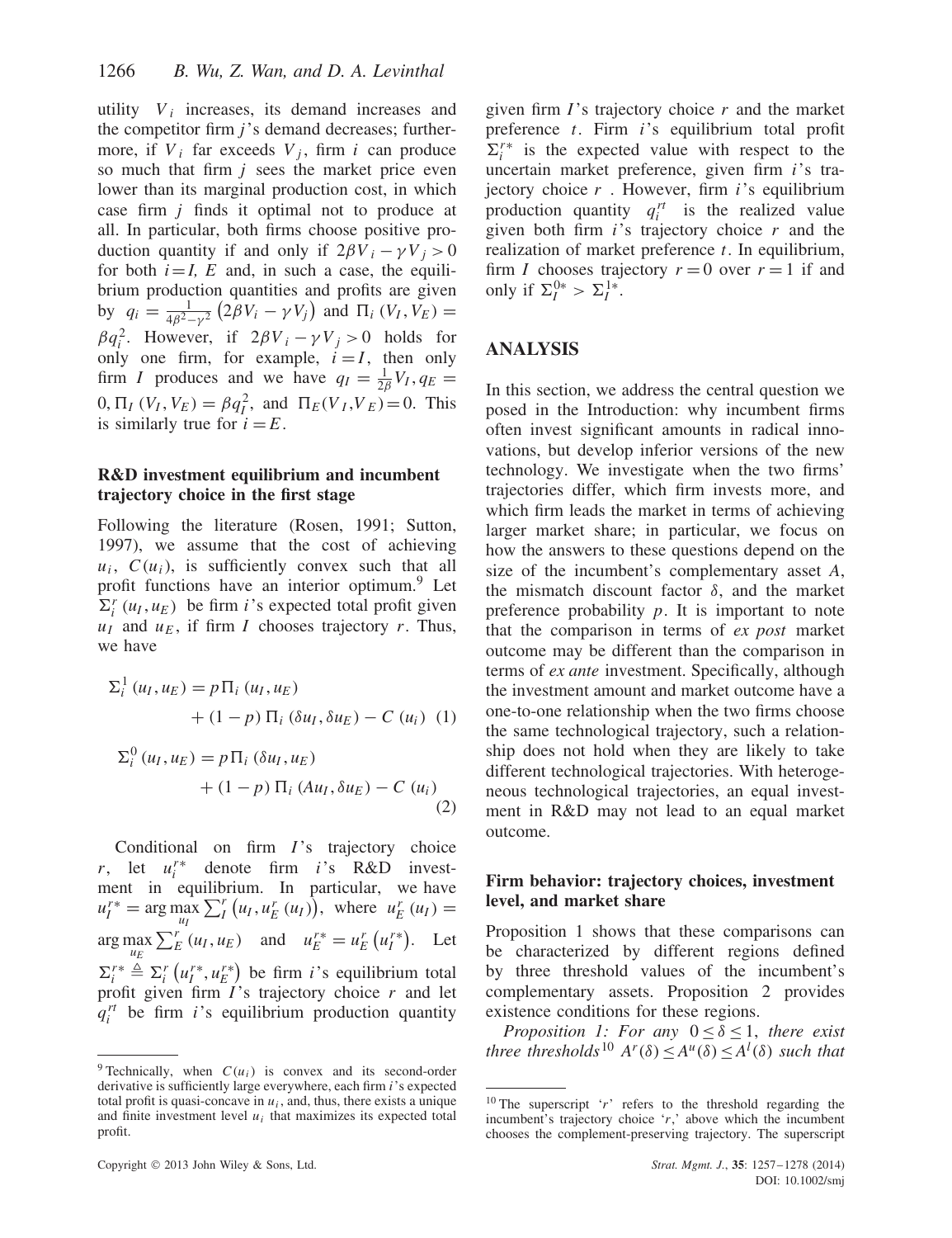*i*) *if*  $1 < A < A<sup>r</sup>(\delta)$ , *firm I chooses the complementdisrupting trajectory r* = *I* (*i.e.*,  $\Sigma_I^{0*} < \Sigma_I^{1*}$ ), *ii*) *if*  $A^r(\delta) < A < A^u(\delta)$ , *firm I chooses the complementpreserving trajectory r*=0 (*i.e.*,  $\Sigma_I^{0*} > \Sigma_I^{1*}$ ) and *invests less than firm E, iii) if*  $A^u(\delta) < A < A^l(\delta)$ , *firm I chooses the complement-preserving trajectory r*=0 (*i.e.*,  $\Sigma_I^{0*} > \Sigma_I^{1*}$ ), invests more than firm *E*, but does not lead the market (i.e.,  $q_I^{01} < q_E^{01}$ ) *if the market prefers the complement-disrupting trajectory*  $t = 1$ , *iv*) *if*  $A<sup>l</sup>(\delta) < A$ , *firm I* chooses *the complement-preserving trajectory*  $r = 0$ *, invests more than firm E and leads the market (i.e.,*  $q_I^{01} >$  $q_E^{01}$  ), even if the market prefers the complement*disrupting trajectory*  $t = 1$ *.* 

*Proposition 2: For any*  $0 < \delta < 1$ , *there exists*  $0 < \overline{p}(\delta) < 1$  *such that*  $A^r(\delta) > 1$  *when*  $p > \overline{p}(\delta)$ *. Further, there exists*  $\overline{\delta} > 0$  *such that for all*  $\delta < \overline{\delta}$ ,  $A^u(\delta) < A^l(\delta)$ .

#### *Proof: See Appendix.*

Proposition 1 shows that firm *I*'s trajectory choice and investments depend on both the level of complementary assets and the penalty from technical mismatch. A higher level of complementary assets encourages the incumbent to choose the complement-preserving trajectory and encourages larger investment given its choice of the complement-preserving trajectory. Further, when we look at the choice of technological trajectory and investment level simultaneously, various interesting possibilities emerge. Specifically, by varying the degree of heterogeneity with regard to the stock of complementary assets and the penalty from technical mismatch, Proposition 1 characterizes distinct regimes with respect to choices of technological trajectory and product market outcomes. Table 2 summarizes these results. Figure 1 illustrates these regimes for the case where  $p = 0.7$ ,  $\beta = 1$  and  $\gamma = 0.5$ , where the vertical axis *A* captures the incumbent's higher complementary assets (recall the entrant's complementary assets are normalized as one), while the horizontal axis *δ* captures the penalty from the mismatch between its chosen trajectory and the realized market-preferred

trajectory. In all the numeric analyses, we use the cost function  $C(u_i) = (\max(u_i - 1, 0))^2$ .<sup>11</sup>

#### *The dotted region in Figure 1*

The dotted region corresponds to a setting in which the incumbent chooses the complement-disrupting trajectory and competes on the same basis as the entrant. In some cases, the incumbent has a modest set of complementary assets and therefore these complementary assets do not bias the incumbent away from the complement-disrupting technological trajectory. As a result, the incumbent is willing to give up its historical endowment and take on the complement-disrupting technological trajectory.

#### *The gray region in Figure 1*

The gray region corresponds to a setting in which the incumbent chooses the complement-preserving technological trajectory, invests less than the entrant, and experiences a lower market share if the market prefers the complement-disrupting technological trajectory. The lower technological development on the part of the established firm may not be the difficulty of altering organizational routines to fit with the new environment (Leonard-Barton, 1992; Nelson and Winter, 1982); the lower research productivity may well be the endogenous outcome of how the firm chooses to respond to the technological opportunities they face. Of course, if the market ends up preferring the complementpreserving technology, we may observe, *ex post*, that the incumbent invests less than the entrant but obtains a higher market share. Figure 1, however, conditions on that the market prefers the complement-disrupting trajectory and, in such a scenario, the value of complementary assets *A* does not matter. As a result, the incumbent can never have higher market share since its complementary assets are not effective.

#### *The white region in Figure 1*

The white region depicts a setting in which the incumbent chooses the complement-preserving

<sup>&#</sup>x27;*u*' refers to the threshold regarding the comparison of the two firms' investment level '*u*,' above which the incumbent invests more. The superscript '*l*' refers to the threshold regarding the incumbent's market leadership, above which the incumbent leads in market share.

<sup>&</sup>lt;sup>11</sup> This cost function is chosen solely for the ease of numeric study. It guarantees that the profit function is well behaved. Further, we can understand the 1 in this functional form as a normalization of the minimum investment required to enter and provide a product that achieves some minimum base utility level. Numeric results are similar if we use a different normalization value such as 0.5.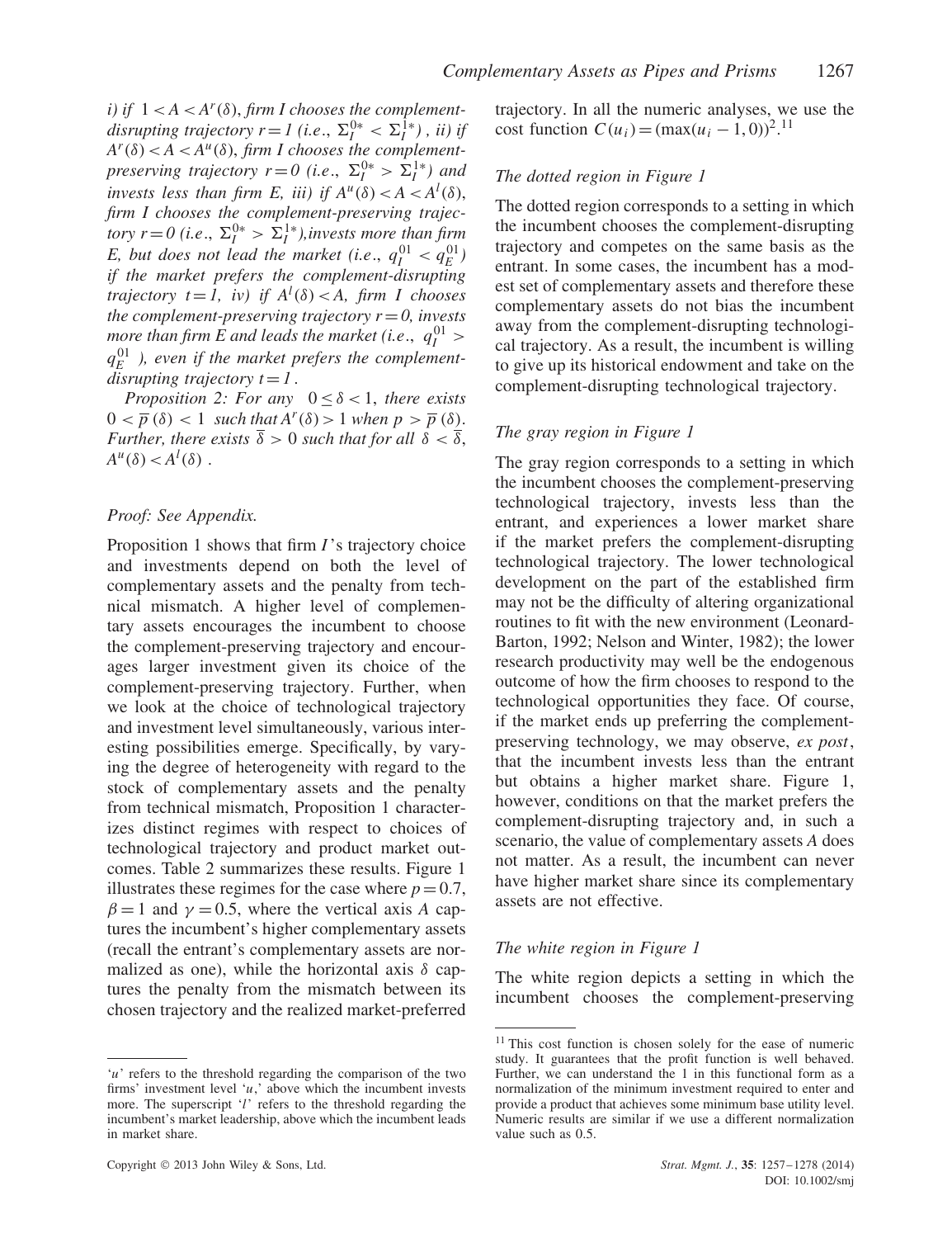| Notation                                                                                                                                    | Definition                                                                                                                                                                                                                                                                                                                                                                                                                                                                                                                                                                                                               |  |
|---------------------------------------------------------------------------------------------------------------------------------------------|--------------------------------------------------------------------------------------------------------------------------------------------------------------------------------------------------------------------------------------------------------------------------------------------------------------------------------------------------------------------------------------------------------------------------------------------------------------------------------------------------------------------------------------------------------------------------------------------------------------------------|--|
| Nature                                                                                                                                      |                                                                                                                                                                                                                                                                                                                                                                                                                                                                                                                                                                                                                          |  |
| $t \in \{0,1\}$                                                                                                                             | The market's preferred trajectory, where 1 represents the complement-disrupting technological<br>trajectory and 0 represents the complement-preserving technological trajectory.                                                                                                                                                                                                                                                                                                                                                                                                                                         |  |
| Exogenous parameters to be manipulated                                                                                                      |                                                                                                                                                                                                                                                                                                                                                                                                                                                                                                                                                                                                                          |  |
| $\boldsymbol{p}$                                                                                                                            | The probability the complement-disrupting trajectory is preferred by the market.                                                                                                                                                                                                                                                                                                                                                                                                                                                                                                                                         |  |
| A > I                                                                                                                                       | Incumbent I's complementary asset (the entrant's complementary assets are normalized as<br>one).                                                                                                                                                                                                                                                                                                                                                                                                                                                                                                                         |  |
| $\delta$                                                                                                                                    | The discount in a firm's R&D effort due to the mismatch between the firm's chosen<br>trajectory and the market's preferred trajectory.                                                                                                                                                                                                                                                                                                                                                                                                                                                                                   |  |
|                                                                                                                                             | Exogenous parameters not to be manipulated                                                                                                                                                                                                                                                                                                                                                                                                                                                                                                                                                                               |  |
| $\beta, \gamma$                                                                                                                             | Degrees of price sensitivity and product substitution in the demand function at the second<br>stage.                                                                                                                                                                                                                                                                                                                                                                                                                                                                                                                     |  |
|                                                                                                                                             | Investment decisions at the first stage, determined by $p, A, \delta$ defined above.                                                                                                                                                                                                                                                                                                                                                                                                                                                                                                                                     |  |
| $r \in \{0,1\}$                                                                                                                             | Incumbent I's chosen trajectory, where 1 represents the complement-disrupting technological<br>trajectory and 0 represents the complement-preserving technological trajectory.                                                                                                                                                                                                                                                                                                                                                                                                                                           |  |
| $u_i$                                                                                                                                       | R&D investment level by firm $i$ ( $i =$ incumbent $I$ and entrant $E$ ).                                                                                                                                                                                                                                                                                                                                                                                                                                                                                                                                                |  |
|                                                                                                                                             | Market outcomes at the second stage, determined by investment decisions at the first stage                                                                                                                                                                                                                                                                                                                                                                                                                                                                                                                               |  |
| $V_i$                                                                                                                                       | Firm i's $(i =$ incumbent I and entrant E) product base utility, determined by the two firms'                                                                                                                                                                                                                                                                                                                                                                                                                                                                                                                            |  |
| $\Pi_i(V_I,V_E)$                                                                                                                            | trajectory choice and R&D investment.<br>The equilibrium second-stage profit of firm i (i = incumbent I and entrant E) given $V_I$ and                                                                                                                                                                                                                                                                                                                                                                                                                                                                                   |  |
| $V_F$ .<br>Thresholds that define regimes characterizing both investment decisions $(r$ and $u_i)$ and market<br>outcomes $\Pi_i(V_I, V_E)$ |                                                                                                                                                                                                                                                                                                                                                                                                                                                                                                                                                                                                                          |  |
| $A^r(\delta)$                                                                                                                               | The equal trajectory threshold (the upper bound of the dotted region). The superscript $\dot{r}$<br>refers to the threshold regarding the incumbent's trajectory choice 'r,' above which the<br>incumbent chooses the complement-preserving trajectory. The dotted region is where the<br>incumbent chooses the complement-disrupting trajectory.                                                                                                                                                                                                                                                                        |  |
| $A^u(\delta)$                                                                                                                               | The equal investment curve $A^u(\delta)$ (the boundary between the gray and the black region). The<br>superscript ' $u$ ' refers to the threshold regarding the comparison of the two firms' investment<br>level $\mu$ , above which the incumbent invests more. The gray region is where the incumbent<br>chooses the complement-preserving trajectory, invests less, and has less market share. The<br>black region is where the incumbent chooses the complement-preserving trajectory, invests<br>more than the entrant, but has less market share.                                                                  |  |
| $A^l(\delta)$                                                                                                                               | The equal market share curve $A^{l}(\delta)$ (the lower boundary of the white region). The superscript<br>'l' refers to the threshold regarding the incumbent's market leadership, above which the<br>incumbent leads in market share. The white region is where the incumbent chooses the<br>complement-preserving trajectory but nonetheless invests more than the entrant and leads in<br>market share.                                                                                                                                                                                                               |  |
| Robustness checks                                                                                                                           |                                                                                                                                                                                                                                                                                                                                                                                                                                                                                                                                                                                                                          |  |
| $\kappa_1, \kappa_2$                                                                                                                        | The degree to which complementary assets are trajectory specific. If the incumbent chooses the<br>complement-preserving trajectory $r = 0$ but the market prefers the complement-disrupting<br>trajectory $t = 1$ , the incumbent's effective complementary assets becomes $A^{\kappa_1}$ , where<br>$0 \leq \kappa_1 \leq 1$ . Similarly, if the incumbent chooses the complement-disrupting trajectory $r = 1$ ,<br>the incumbent's effective complementary assets become $A^{\kappa_2}$ , $0 \leq \kappa_2 \leq 1$ , whether the market<br>prefers the complement-preserving or the complement-disrupting trajectory. |  |

trajectory but still 'wins' despite the fact that the market prefers the complement-disrupting trajectory. This setting represents a kind of 'lock-in' to an inferior technology, in that there is an inherent preference for the complement-disrupting technology  $(\delta)$ , but not with sufficient intensity relative to the incumbent's stock of complementary assets (*A*) to result in displacing the incumbent firm's market position.<sup>12</sup> This finding is akin to work on standards or platforms (Arthur, 1989; Shapiro and Varian, 1999; Zhu and Iansiti, 2012) which shows

<sup>12</sup> In Figures 1 and 4, due to the choice of parameter values, the white region hits the ceiling of the figures when the penalty from technical mismatch is very high (*δ* is close to zero). In fact, the white region exists even when  $\delta$  is close to zero.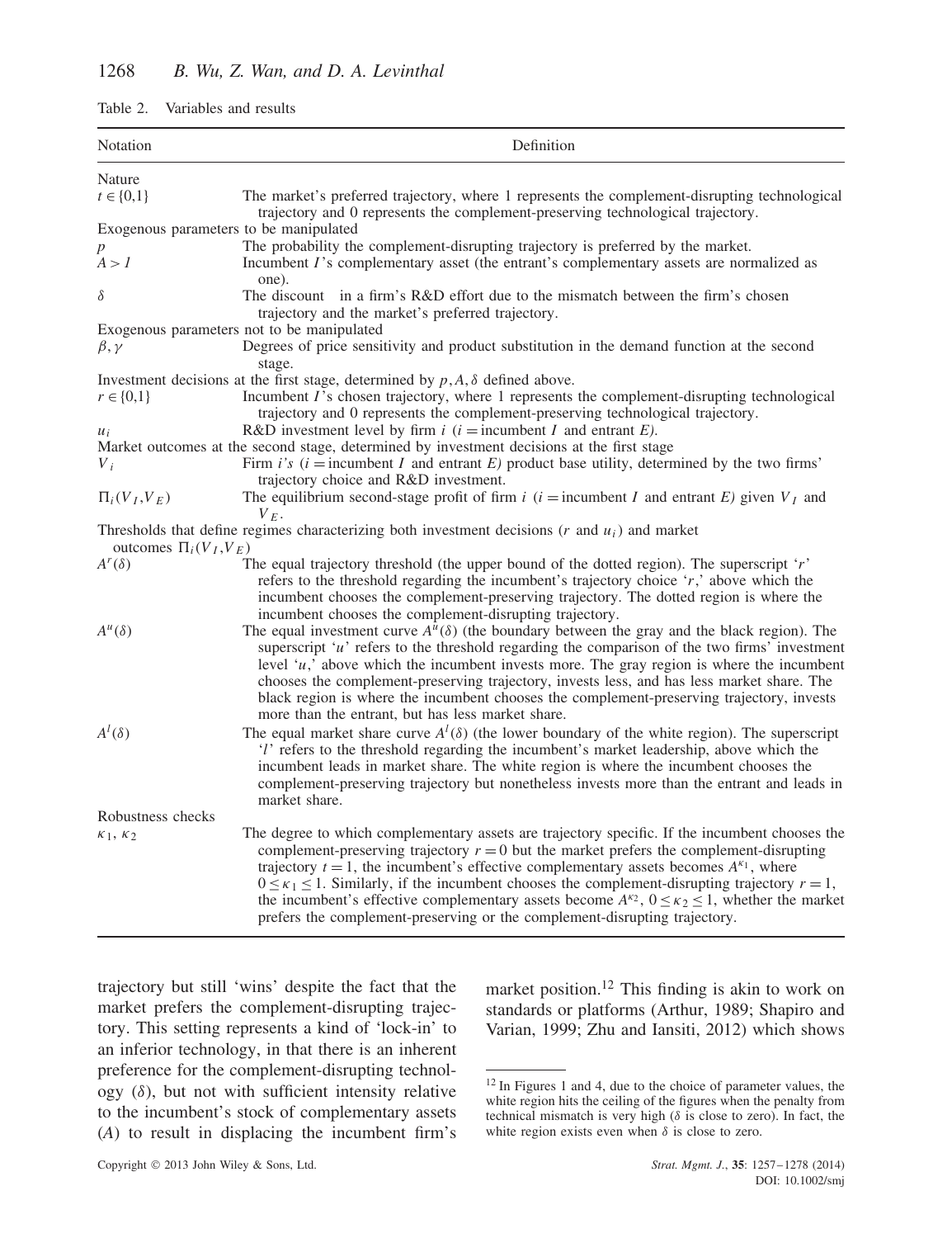

Figure 1. Illustration of Proposition 1  $p = 0.7$ ,  $\beta = 1$ ,  $\gamma = 0.5$ . This figure is conditional on the case where the complement-disrupting trajectory is preferred by the market:  $(1)$  The white region is where the incumbent chooses the complement-preserving trajectory but nonetheless invests more than the entrant and leads in market share. (2) The black region is where the incumbent chooses the complement-preserving trajectory, invests more than the entrant, but has less market share. It is also the region highlighted by Proposition 2. (3) The gray region is where the incumbent chooses the complement-preserving trajectory, invests less, and has lower market share. (4) The dotted region is where the incumbent chooses the complement-disrupting trajectory and competes on the same basis as the entrant

that inherently inferior technologies may come to dominate as a result of early market presence and the presence of strong network externalities. In the work on standards, the lock-in stems from the direct effect of network externalities or the presence of complementary goods or service that enhance the value of the use of the dominant technology. Here, the complement is not a distinct good or service possibly provided by a third party, but an element of the focal firm's business system, possibly in manufacturing, distribution, or marketing.

If the incumbent has indeed amassed a sufficiently large stock of complementary assets, these complementary assets may create a sufficient incentive for the incumbent to invest significantly more than the entrant. In this case, even if the incumbent takes an inferior technological trajectory, the incumbent may still maintain a larger market share due to its large investment. Consider the engagement of newspaper firms in digital media as characterized by Gilbert (2005) and Kim (2011). Gilbert (2005) shows that while most newspapers invest significant financial resources in digital media, they continue to follow the traditional business models and try to leverage resources from the print media. Their newspaper sites often do not incorporate features such as online forums and search tools commonly available in new entrants. Kim (2011) shows that firms such as *The New York Times*, which have a large set of complementary assets (e.g., content, journalist team, social status), are more inclined to develop Web sites that create digital media in a manner similar to that of print media, while firms such as the *Denver Post*, which lack such complementary assets, are more likely to develop Web sites that are more characteristic of the technology of digital media. The look and feel of the two Web sites and the degree of interactive components seem consistent with this argument. In contrast, a new entrant, such as Slate or Yahoo, adopts a pure digital form with little reference to traditional print news.

Gilbert (2005) uses a cognition lens to explain this behavior. The perception of the new technology as a threat works as the catalyst of change and, thus, reduces resource rigidity. As such, firms may be willing to invest a large amount in financial resources and human resources. However, the perception of threat also increases threat rigidity, due to the reduction of information processing and the constriction of control. Threat rigidity, in turn, leads to routine rigidity where firms may integrate the new business with the parent company, reduce experimentation, and utilize their existing resources.

# *The black region in Figure 1*

The black region corresponds to the puzzle we introduced in the beginning of the article; the incumbent chooses the complement-preserving trajectory, invests more, but achieves a lower market share than the entrant if the market prefers the complement-disrupting trajectory. It helps explain why an incumbent can fare poorly in the face of radical technological change despite its heavy investment. In our model, radical technological change is captured by the fact that, due to the emergence of a complement-disrupting technological trajectory, the entrant is not in a disadvantageous position vis-a-vis the incumbent in terms of tech- ` nical capabilities; in that regard, the entrant can compete on the same basis as the incumbent. Furthermore, the incumbent has to choose between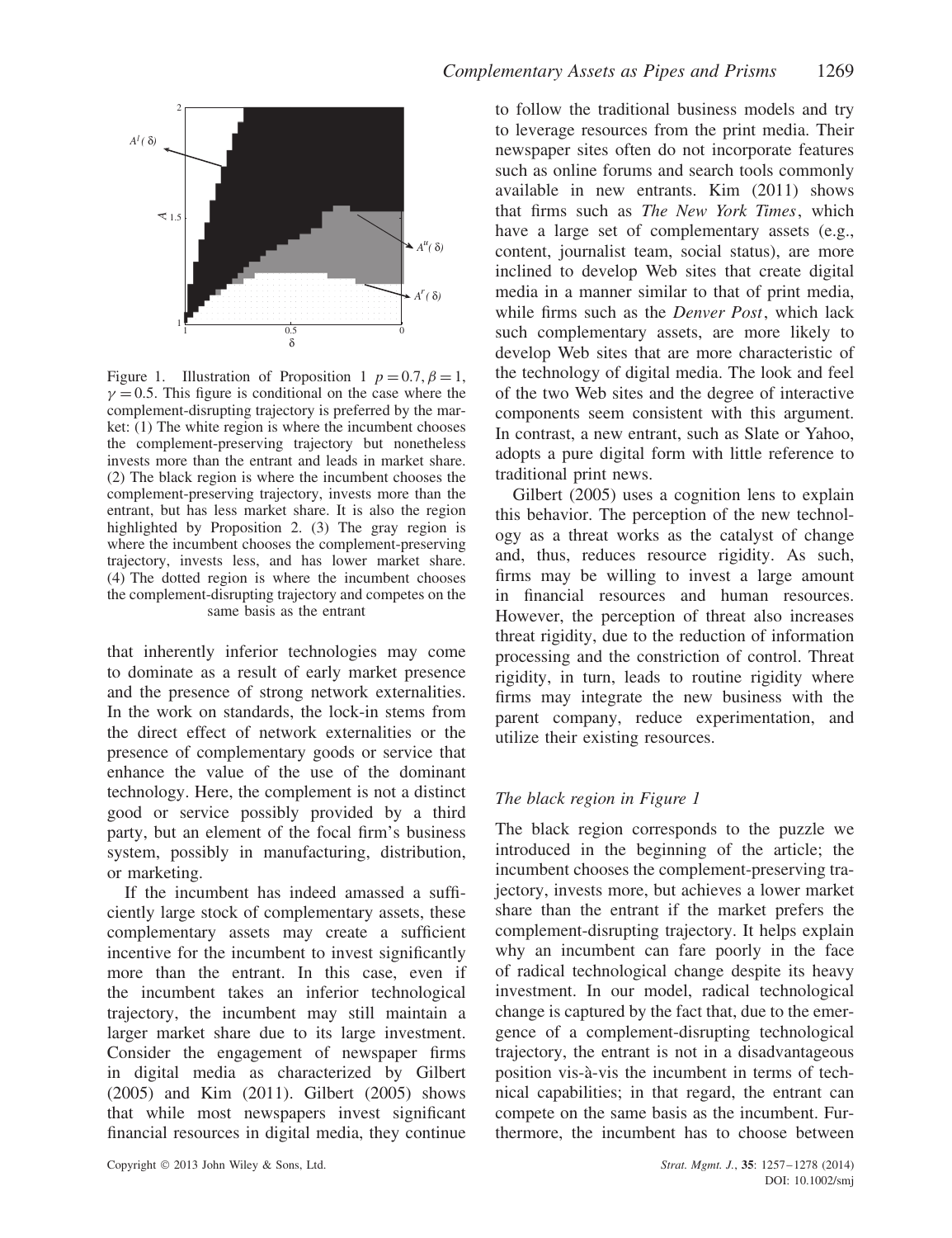the complement-preserving and the complementdisrupting trajectory to pursue the radical technological change. Should the incumbent choose the complement-preserving trajectory, it would have an incentive to invest more than the entrant due to the existence of complementary assets, which can amplify the return from a given level of investment. However, the existence of complementary assets also makes it more attractive for the incumbent to choose the complement-preserving trajectory, as it can fully leverage complementary assets when the market prefers this trajectory. When the parameters are in the black region of Figure 1, these two forces generate this distinct regime. The prior examples of Kodak, Polaroid, and NCR all correspond to this regime. Thus, we suggest that these firms, despite their unfavorable outcomes, may have made rational investments that attempted to engage emerging technologies in ways that allowed them to leverage their existing complementary assets. Indeed, as Benner (2010) shows, stock analysts reacted quite favorably when Kodak invested in 'hybrid' products.

Proposition 1 lays out the overall distribution of various possible regions; however, it does not specify the conditions under which each region will occur. In particular, Proposition 1 consists of a set of weak inequalities. Proposition 2 characterizes when the distinct regions will, in fact, exist. Proposition 2 states that for the dotted region (where the incumbent chooses the complementdisrupting trajectory) to exist, the likelihood of the complement-disrupting trajectory being preferred by the market needs to be sufficiently large. In other words, it may be possible that the incumbent always chooses the complement-preserving trajectory even when the level of its complementary assets is very low (i.e.,  $A<sup>r</sup>(\delta)$  approaches one from above). Similarly, Proposition 2 states that for the black region to exist, the penalty of technical mismatch needs to be sufficiently high (i.e., *δ* is sufficiently small).

Propositions 1 and 2 characterize a kind of path dependency, but it differs from the standard notion of path dependency, which generally suggests some behavioral mechanism that reinforces the firm's current pattern of action and investment. In our model, the incumbent is acting rationally and is forward looking. It is induced by its complementary assets to make its particular technical choice. The incumbent has the option to give up its complementary assets and take the complement-disrupting trajectory, but it may be a rational decision for it to refrain from doing so. It is true that the complement-disrupting technological trajectory is more likely to be preferred by the market, but it is uncertain. Therefore, a little bit of uncertainty and the inducement of complementary assets can generate the pattern that, *ex post*, the incumbent seems to make a mistake. The incumbent invests heavily in its complement-preserving trajectory despite evidence to suggest that the complement-disrupting trajectory is more likely to be preferred by the market. Such behavior may appear irrational and perhaps reflect some pathology of organizational inertia. But, *ex ante*, despite the likelihood that the complement-disrupting trajectory may be preferred, it still may be rational for the incumbent not to, effectively, throw away their complementary assets and become equivalent to the entrant. A firm may irrationally ignore the possible benefits of leveraging new technologies, but it is important to recognize that incumbents, in the face of radical technological change, may be sensibly maximizing their *ex ante* expected returns rather than failing to realize the full strategic implications of their decisions.

# **Impact of complementary assets on market outcomes**

We next examine the impact of complementary assets on relative market shares when the market prefers the complement-disrupting trajectory. This analysis offers testable implications of the model and highlights the mechanisms that lead to such implications.

*Proposition 3: There exists*  $0 < \underline{\delta} < 1$  *such that when*  $0 < \delta < \delta$ ,  $p > \overline{p}(\delta)$ , *and the complementdisrupting trajectory is preferred by the market, firm I's market share is nonmonotonic as A increases from 1 to arbitrarily high levels. In particular, firm I's market share is constant with respect to its level of complementary assets when*  $A < A^r(\delta)$ , *at*  $A^r(\delta)$  *firm I's market share drops and subsequently increases as A expands beyond*  $A^r(\delta)$ *,* and exceeds firm E's market share when  $A > A^l(\delta)$ .

# *Proof: See Appendix.*

Proposition 3 states that we can observe a nonmonotonic relationship between the level of complementary assets and firm *I*'s market share for a given level of *δ* when the complement-disrupting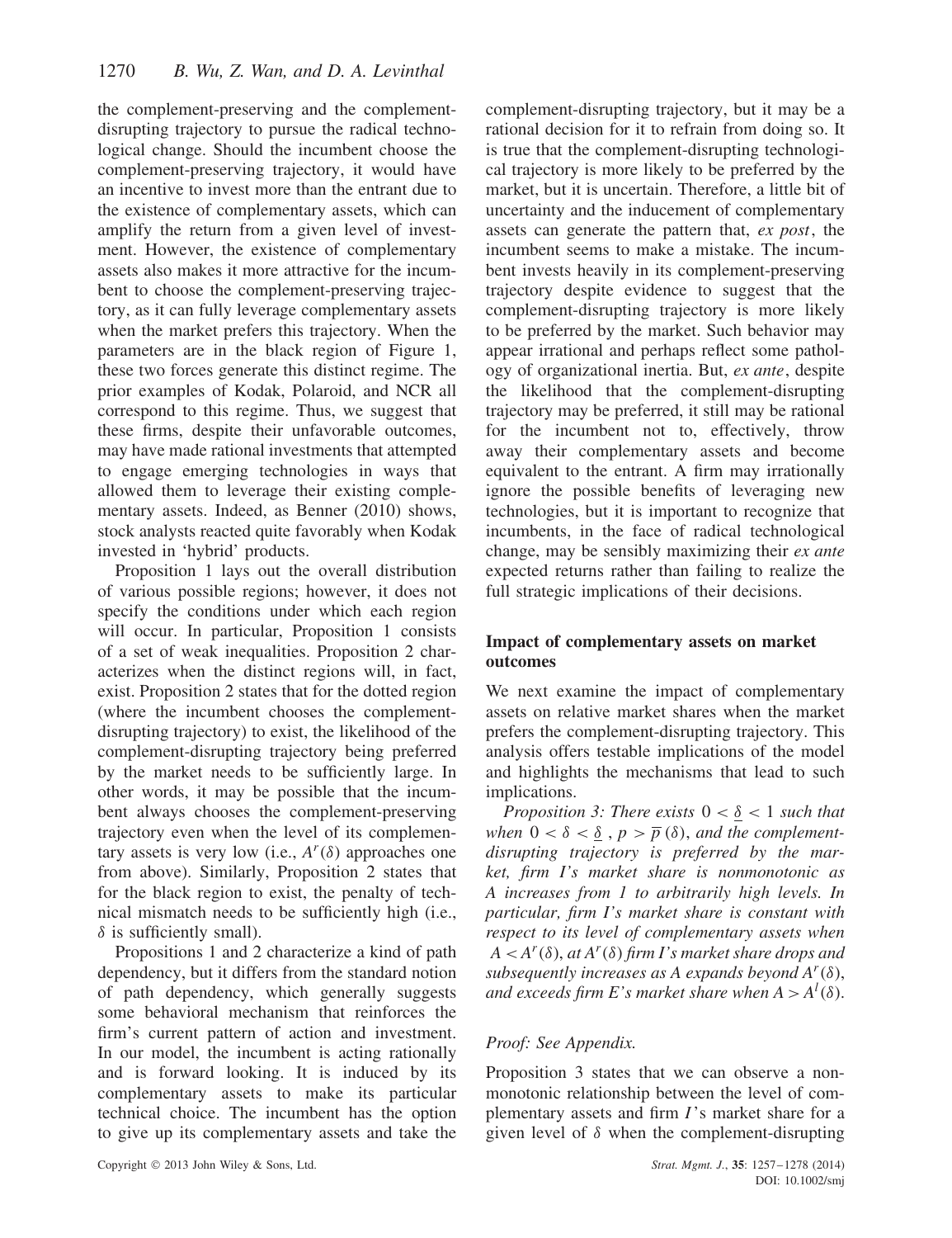trajectory is preferred by the market. By recognizing the endogeneity of the firm's choice of technological trajectory and, in particular, how this choice is influenced by the level of complementary assets, we show that complementary assets may not only allow incumbents to appropriate more value given their innovation success (Teece, 1986) and buffer incumbents from exit given their innovation failure (Tripsas,1997), but by distorting the incumbent's choice of technological trajectory, complementary assets can be linked to inferior market outcomes in some settings.

This result has two conceptual drivers. One driver is a switch in 'regime' (choice of complement-preserving or complement-disrupting trajectory) and the other is the marginal impact of changes in complementary assets on performance within the same regime. As a result, an increase in *A* may lead to a jump shift downward in performance with the change in regime. Further increases lead to incremental increases in market outcomes within a given regime. Specifically, when the level of complementary assets is low, it is not worthwhile for the incumbent to choose the complement-preserving trajectory. Therefore, the incumbent chooses the complement-disrupting trajectory, becoming, in some sense, equivalent to the entrant. As the level of complementary assets increases to an intermediate level, however, the incumbent switches to the complement-preserving trajectory. Now, when the complement-disrupting trajectory is preferred, clearly the incumbent will be penalized, *ex post*. Note that such penalty is compensated for by the possibility, albeit perhaps small, that the complement-preserving trajectory may be preferred. When the level of complementary assets is sufficiently high, the incumbent will do well even if the complement-disrupting trajectory is realized. The firm's strong performance is not the result of buffering by complementary assets. Rather, the firm's complementary assets induce the firm to invest in high levels of R&D, resulting in the superior performance. We illustrate this case with a numerical example in Figure 2  $(\delta = 0.8, p = 0.7, \beta = 1, \gamma = 0.5)$ . We can see the incumbent's market share is U-shaped with respect to the level of complementary assets when the complement-disrupting trajectory is preferred by the market. In particular, we observe a sharp drop in sales around  $A = 1.2$  (the point at which the incumbent shifts from the complement-disrupting to the complement-preserving trajectory).



Figure 2. Illustration for Proposition 3

### **Strategic differentiation**

Up to this point, the analysis of the incumbent's trajectory choice has focused on the incumbent's incentive to leverage its complementary assets as a source of potential competitive advantage if the firm chooses the complement-preserving trajectory. However, it is important to note that the incumbent may also find it optimal to choose the complementary-preserving trajectory even when its complementary assets are very small (i.e., *A* is close to one). In this case, the incumbent's trajectory choice decision is instead driven by what we call 'strategic differentiation'—a strategic choice of a different trajectory from the entrant merely to mitigate competition.

Consider the case in which the incumbent's complementary assets are low. If the incumbent chooses the complement-disrupting trajectory, it competes with the entrant in a duopoly regardless of the market preference. In contrast, if the incumbent chooses the complement-preserving trajectory, it makes a bet on the ultimate nature of market preferences. Should the market prove to prefer the technological trajectory adopted by the incumbent, the incumbent would gain an advantage over the entrant (i.e., obtain higher profit than the duopoly profit) not only because of its complementary assets, which in any case are low, but because the market discounts the entrant's 'wrong' trajectory choice. Obviously, under such a circumstance, the incumbent's advantage and, hence, profit, increases as the mismatch discount is heavier (i.e., *δ* approaches zero). Of course, this circumstance arises only if the market prefers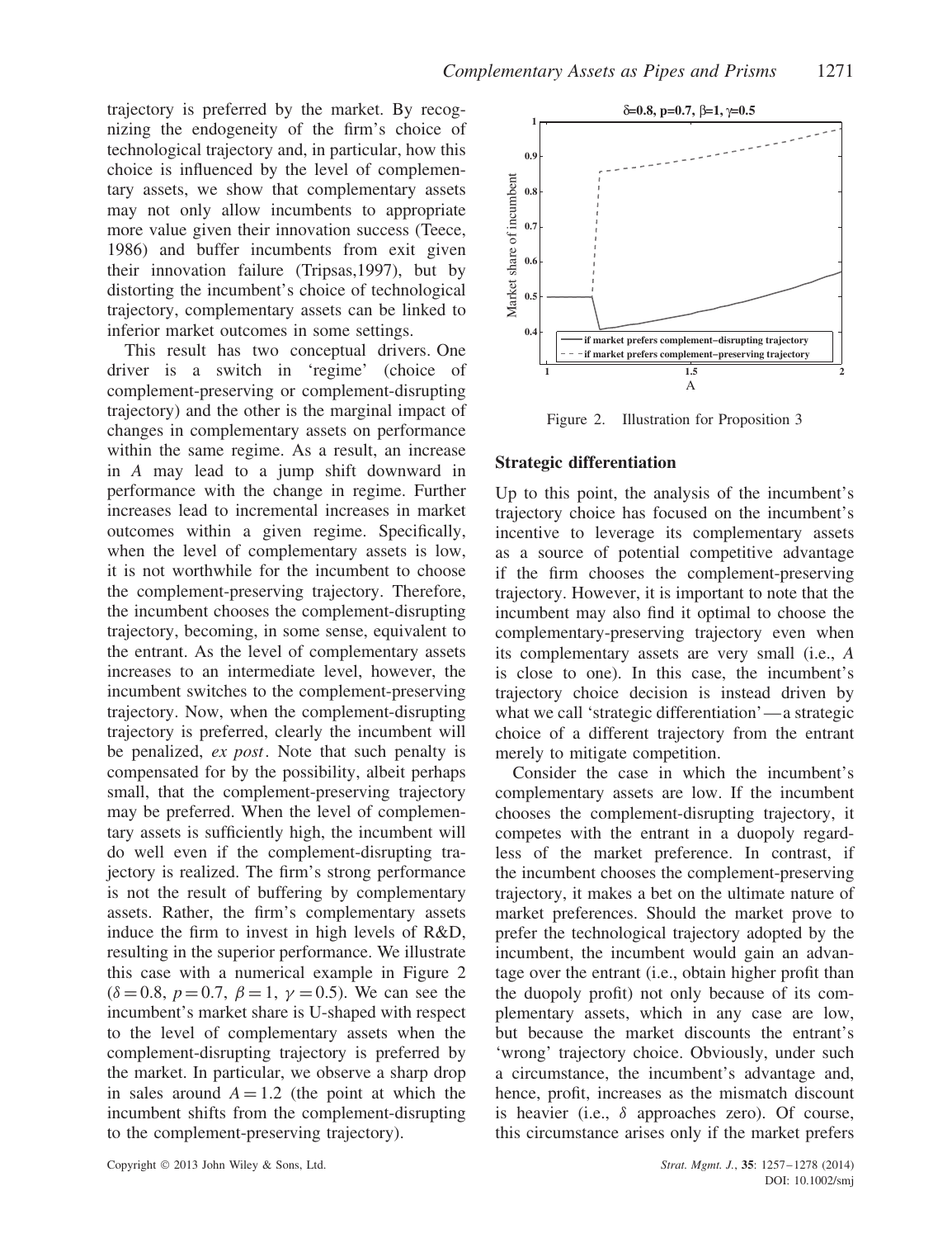

Figure 3. Effect of market preference probability *p* on the equal trajectory threshold  $A^r(\delta)$ 

the complement-preserving trajectory, which happens with probability *1-p*. In other words, should the market preference prove to be for the complement-disrupting trajectory, the incumbent would fare poorly relative to the entrant and earn a lower profit than the duopoly level achieved when both the entrant and the incumbent choose the same, complement-disrupting trajectory.

As a result, it is clear that the incumbent would prefer strategic differentiation only when there is a reasonable chance that the market will prefer the complement-preserving trajectory (i.e., the probability the market prefers the complementdisrupting trajectory  $p$  is close to 0.5) and the mismatch discount is sufficiently severe (i.e., a low value of *δ*). We find that the incumbent indeed prefers strategic differentiation under these cases. For example, in Figure 3, when the market preference probability *p* equals 0.6, the trajectory choice threshold  $A^r(\delta)$  equals one for all  $\delta$  < 0.25. This implies that when the incumbent finds the two trajectories almost equally promising or when the market preference is most uncertain, the incumbent will always choose the complement-preserving trajectory even when its complementary assets are very low. Although the market preference for the two trajectories is nearly equal, the incumbent finds it preferable to choose the complementpreserving trajectory to avoid competition with the entrant given that the entrant will choose the complement-disruption trajectory.

The intensity of product market competition, as determined by the ratio of the parameters *β* and *γ* in the demand function, also affects the value of the threshold *A<sup>r</sup>*. As the ratio  $\gamma/\beta$ approaches one, the products become closer substitutes and, as a result, the incumbent finds strategic differentiation increasingly favorable. This incentive for strategic differentiation, in turn, leads to a decrease in the threshold *Ar*.

The incumbent's incentive for strategic differentiation has an interesting implication: the equal trajectory threshold  $A^r(\delta)$  (the upper bound of the dotted region) exhibits an inverse-U shape as *δ* changes from 1 to 0 (Figure 1). This nonlinear relationship implies that for an incumbent with low complementary assets, it is less profitable to choose the complement-disrupting trajectory when  $\delta$  is either too large (close to 1) or too low (i.e., close to 0), but more profitable to do so when *δ* is moderate. While the complement-preserving trajectory is obviously attractive to the incumbent when it can leverage its complementary asset with a low mismatch penalty (*δ* relatively high), the complement-preserving trajectory is also attractive to the incumbent when the mismatch penalty is high (*δ* relatively low) because the benefit from the strategic differentiation increases as the mismatch penalty increases (i.e., *δ* decreases). As discussed in the prior paragraph, a higher mismatch penalty means that the entrant's product would be more severely discounted in consumers' valuations. In the extreme case when  $\delta = 0$ , the incumbent would gain a monopoly profit should the incumbent choose the complementarypreserving trajectory and the markets prefer this trajectory. As the market preference probability *p* approaches 0.5, the incumbent's incentive for strategic differentiation increases, leading to a more pronounced downward slope for the inverse-U shape of the equal trajectory threshold. For example, when  $p = 0.6$ , the threshold  $A^r(\delta)$ first increases and then decreases to and remains at zero as  $\delta$  decreases from 1 to 0 (Figure 3).

To summarize, we find that the incumbent's choice of strategic differentiation could be an *ex ante* rational choice given high technical uncertainty and competitive interactions in product markets. Thus, technological strategies that may appear to be associated with inertia (Leonard-Barton, 1992) may be driven by an incentive to minimize competitive interaction. The influence of competitive interaction on firms' innovation activities has received growing interest in the field of technological strategy, complementing the consideration of internal resource allocation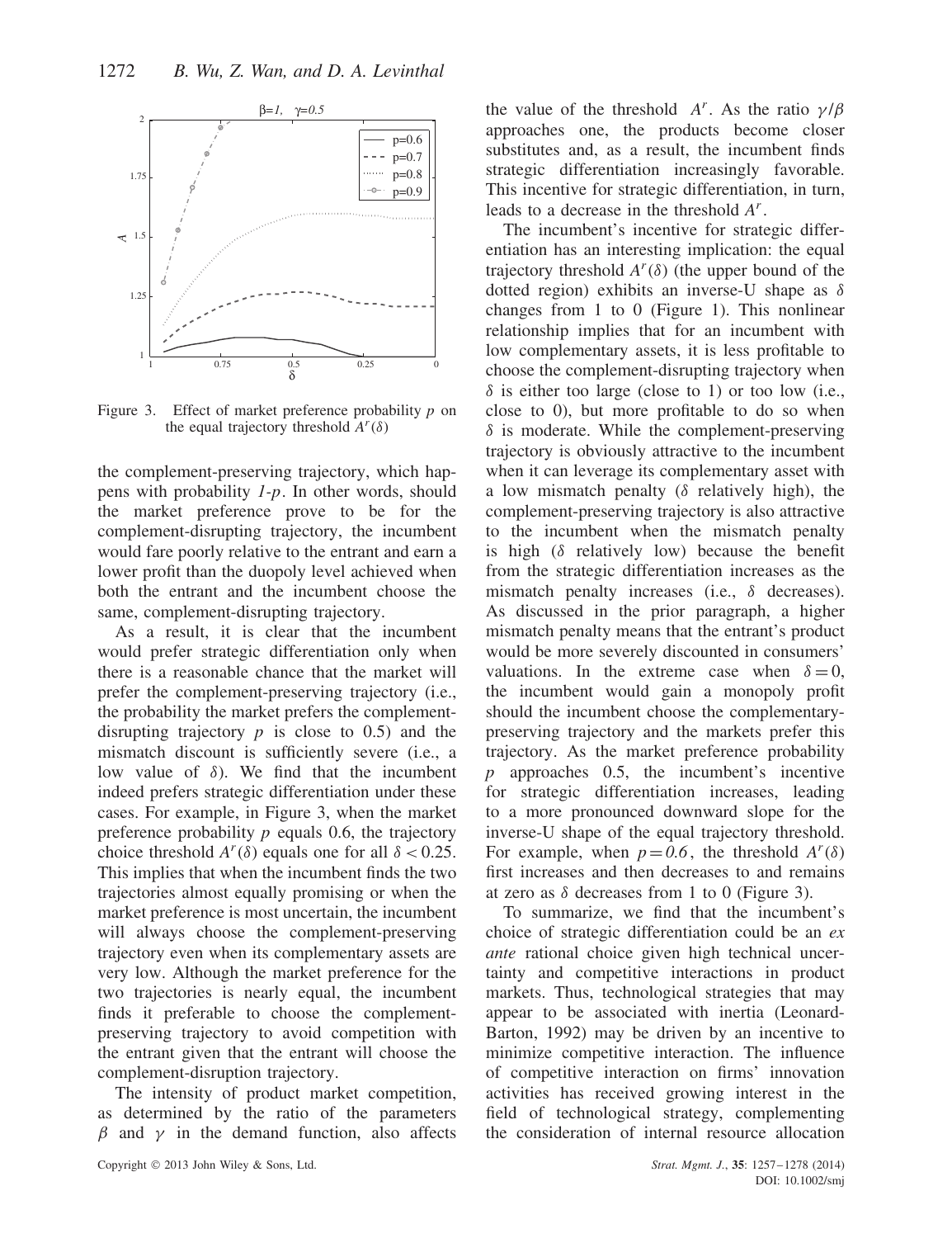(Adner and Zemsky, 2005; Turner, Mitchell, and Bettis, 2010). Supplementing this stream of prior work, we show that in the presence of uncertainty, strategic differentiation need not require engaging distinct segments of the product market. Rather, the differentiation can occur by placing different bets on more or less promising technological trajectories.

We have discussed the shape of the equal trajectory threshold as the mismatch discount factor *δ* and the market preference probability *p* change. Finally, we briefly discuss the impact of these two parameters on the other two thresholds. Both the equal market share curve  $A^l(\delta)$  (the lower boundary of the white region) and the equal investment curve  $A^u(\delta)$  (the lower boundary of the black region) increase nearly monotonically in *δ* as Figure 1 shows, because a larger penalty associated with the choice of the less preferred technological trajectory requires a higher level of complementary assets to compensate and generate equal investment incentives and market outcome.<sup>13</sup> We also vary the market preference probability *p*. The two thresholds increase in *p* since a higher *p* value provides the entrant with a higher expected payoff over the incumbent, who chooses the less promising trajectory. As a result, the entrant increases its investment level with *p*. Consequently, the incumbent requires a higher level of complementary assets to justify a higher investment level that matches the entrant's (i.e.,  $A^u$  increases in  $p$ ) or to achieve a guaranteed leading position in terms of market share (i.e.,  $A^l$  increases in  $p$ ).

#### **Robustness to fungible complementary assets**

In our analysis, we assumed that the incumbent is able to leverage its complementary assets only when it chooses the complement-preserving trajectory and the complement-preserving trajectory is preferred by the market (second to last column of Table 1). We made this assumption to focus on the central mechanism at work in determining firms' choices and their market outcomes. In this section, we relax this assumption by allowing for a certain degree of fungibility of complementary assets in the case that the complement-disrupting trajectory is preferred.<sup>14</sup> The last column of Table 1 presents a fairly general form of the fungibility of complementary assets. If the incumbent chooses the complement-preserving trajectory  $r = 0$  but the market prefers the complement-disrupting trajectory  $t = 1$ , then the incumbent can still leverage its complementary assets but suffers from a discount in the value of these assets. In particular, the incumbent's effective complementary assets become  $A^{k_1}$ , where  $0 \leq k_1 \leq 1$ . Similarly, if the incumbent chooses the complement-disrupting trajectory  $r = 1$ , the incumbent can leverage its complementary assets to only a certain degree, with the incumbent's effective complementary assets becoming  $A^{\kappa_2}$ ,  $0 \leq \kappa_2 \leq 1$ .<sup>15</sup> We can interpret  $\kappa_1$  and  $\kappa_2$  as the degree to which complementary assets are trajectory specific. When complementary assets are fully trajectory specific to the complement-preserving trajectory, then  $\kappa_1 = \kappa_2 = 0$ ; that is, the incumbent's advantage from complementary assets will disappear if the firm chooses the complement-disrupting trajectory or if the firm chooses the complement-preserving trajectory but the market prefers the complementdisrupting trajectory. In contrast, when complementary assets are fully trajectory independent, then  $\kappa_1 = \kappa_2 = 1$  and the incumbent's advantage from complementary assets will be fully retained regardless of its trajectory choice or which trajectory is ultimately preferred by the market.

Our results are robust to this more general setup. In particular, the black regime we identified in Propositions 1 and 2 always exists. The black regime characterizes the case when the complementary asset is sufficiently large that the incumbent prefers the complement-preserving trajectory and invests more than the entrant, but the penalty from technical mismatch is sufficiently high (i.e., the value of  $\delta$  is sufficiently

<sup>&</sup>lt;sup>13</sup> The equal market share curve  $A^l(\delta)$  increases monotonically. However, there is a slight drop between the upward increasing part and the flat part of the equal investment curve  $A^u(\delta)$ . This drop is caused by the exit of the incumbent's product when the market favors the complement-disrupting trajectory at a critical threshold of  $\delta$  such that  $2\beta V_I - \gamma V_E = 2\beta \delta u_I - \gamma u_E = 0$ . Given the exit of the incumbent from product market competition, the entrant reduces its investment *ex ante* and, as a result, the equal investment curve  $A^u(\delta)$  drops at this point.

<sup>14</sup> While we are treating the degree of fungibility as a function of inherent breadth of applicability of complementary assets, Taylor and Helfat (2009) point out that effective fungibility may, to an important degree, be a function of organizational structures and integrative mechanisms that facilitate resource sharing across units.

<sup>&</sup>lt;sup>15</sup> We could further introduce a  $\kappa_3$  to separately represent the case where the firm chooses the complementary-destroying trajectory and the market prefers the complement-preserving trajectory, but the mechanisms we show do not change.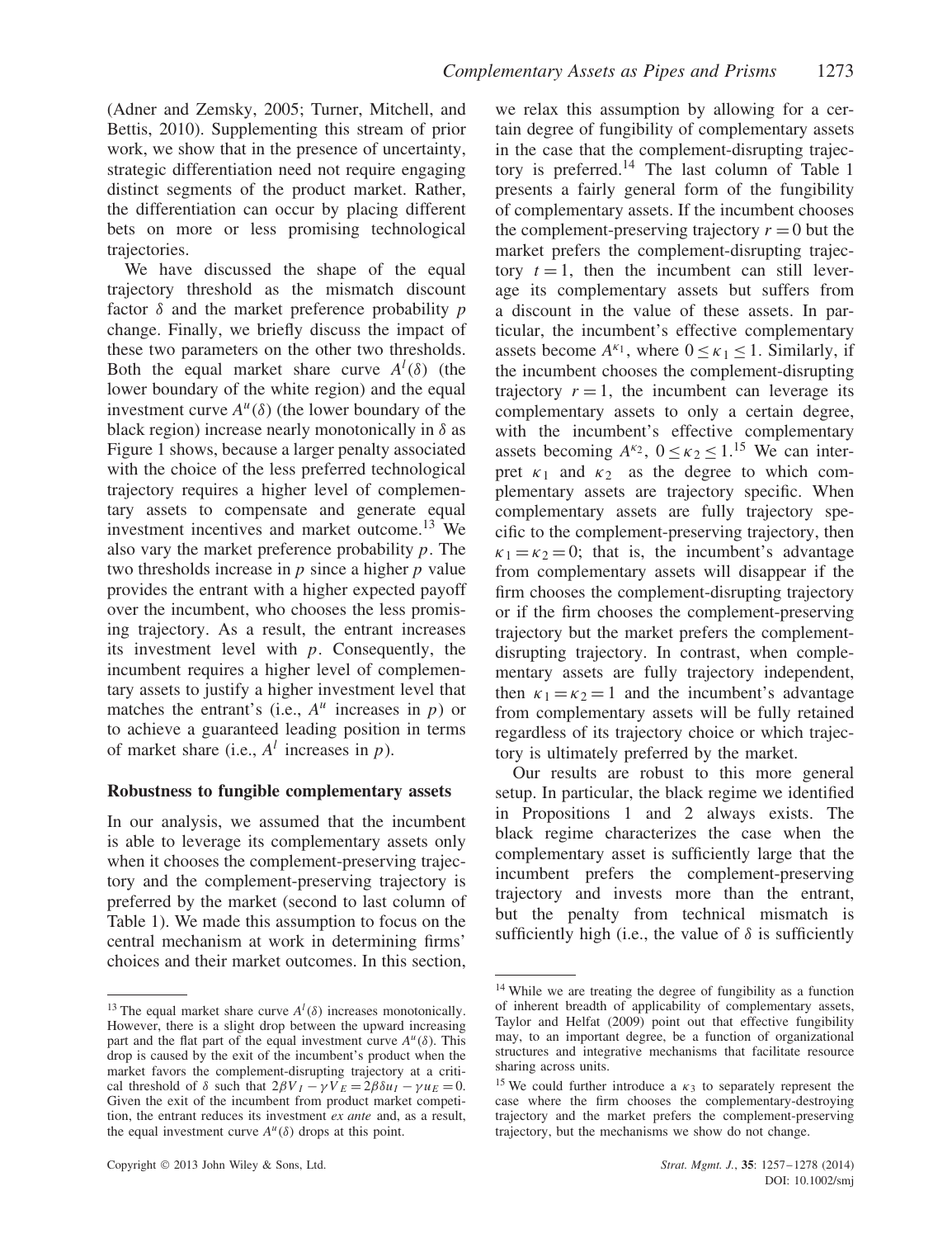small) that the product market payoff from the incumbent's investment greatly diminishes and the entrant would garner more product market success should the complement-disrupting trajectory be preferred. The existence of the black regime persists when  $\kappa_1, \kappa_2 > 0$  because  $\kappa_1$  and  $\kappa_2$  influence only the incumbent's preference between the two trajectories and determine how large a value of complementary asset *A* is required to turn the incumbent's preference toward the complement-preserving trajectory.

However, since the factors that affect the degree to which complementary assets are specific to a given technological trajectory, *κ*<sup>1</sup> and *κ*2, can influence the incumbent's trajectory choice, the shape of the regimes in Figure 1 is affected when we allow for a certain degree of fungibility of complementary assets. A larger value of  $\kappa_1$  makes the complement-preserving trajectory more preferable and, hence, leads to higher investment and profit for the incumbent but lower investment and profit for the entrant if the incumbent chooses the complement-preserving trajectory. Therefore, as  $\kappa_1$  increases, the region (in the *A*- $\delta$  plane) where the incumbent prefers the complement-disrupting trajectory (the dotted region) shrinks and the thresholds of equal investment (the lower boundary of the black region) and equal market share (the lower boundary of the white region) decrease. The four figures in Figure 4a show this pattern.

A larger  $\kappa_2$  makes the complement-disrupting trajectory more preferable and, hence, it leads to higher investment and profit for the incumbent but lower investment and profit for the entrant if the incumbent chooses the complement-disrupting trajectory. In contrast to its impact on trajectory choice,  $\kappa_2$  does not affect the equal investment and equal market share thresholds because these thresholds only apply when the complementpreserving trajectory is chosen. If the complementpreserving trajectory is chosen, the value of  $\kappa_2$ does not affect the outcome (i.e., the two firms' investment decisions). Therefore, as  $\kappa_2$  increases, the dotted region will expand and may ultimately encompass part or all of the gray region. The four figures of Figure 4b show this pattern.

# **CONCLUSION AND DISCUSSION**

Complementary assets not only shield firms from radical technical changes, but also affect investment incentives. While the existing literature has made the important point that complementary assets can, *ex post*, influence product market and financial outcomes, the potential effect of complementary assets on economic incentives for *ex ante* investment behavior has been underexplored. In this work, we examine how the incumbent's complementary assets impact its choice of technological trajectory, as well as its investments along the chosen trajectory.

Technological change generally presents multiple technological trajectories among which a firm must choose. In making such choices, a firm must not only evaluate the inherent promise of the alternative technologies, but also the degree to which alternative approaches leverage its existing complementary assets or renders these assets valueless. Bringing attention to the issue of the existence of alternative technological trajectories highlights an important distinction between investment intensity, the qualitative nature of the firm's investment (i.e., choice of trajectory), and final product market outcomes. We formally examine firms' technology investment behaviors and outcomes by analyzing the influence of their complementary assets on their technological trajectory choices. Our analysis identifies several distinct regimes with corresponding empirical implications regarding investment levels, trajectory choices, and product market outcomes. In particular, we are able to identify settings in which established firms make substantial technological investments in the face of radical technical change, but may pursue inferior technological trajectories in order to leverage their existing complementary assets. As a result, the incumbent's inferior market outcome may be a consequence of its endogenous choice of technological trajectories, rather than a consequence of inferior technical capabilities. As a result, an incumbent firm's trajectory choice may empirically exhibit a form of path dependency not as a consequence of cumulative technical knowledge (Dosi, 1982), but as a consequence of its existing complementary assets. Further, an incentive for strategic differentiation may amplify this complementary asset-based path dependence, as the presence of complementary assets creates a basis for asymmetry in the firms' approach to the market that leads to some mitigation of product market competition.

The distinct regimes identified in this study can generate nonlinear relationships between market success and the level of complementary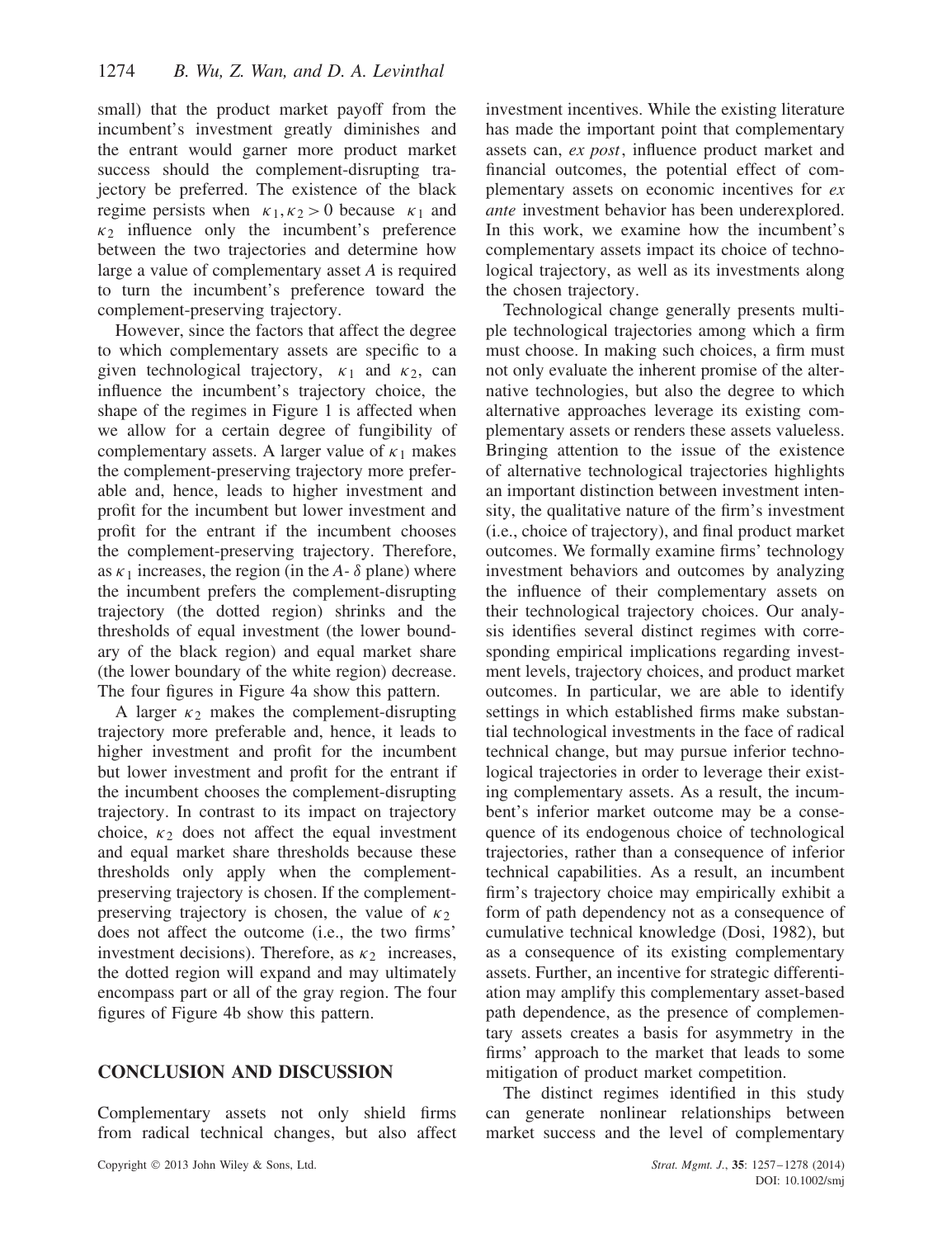

Figure 4. Robustness to more fungible complementary assets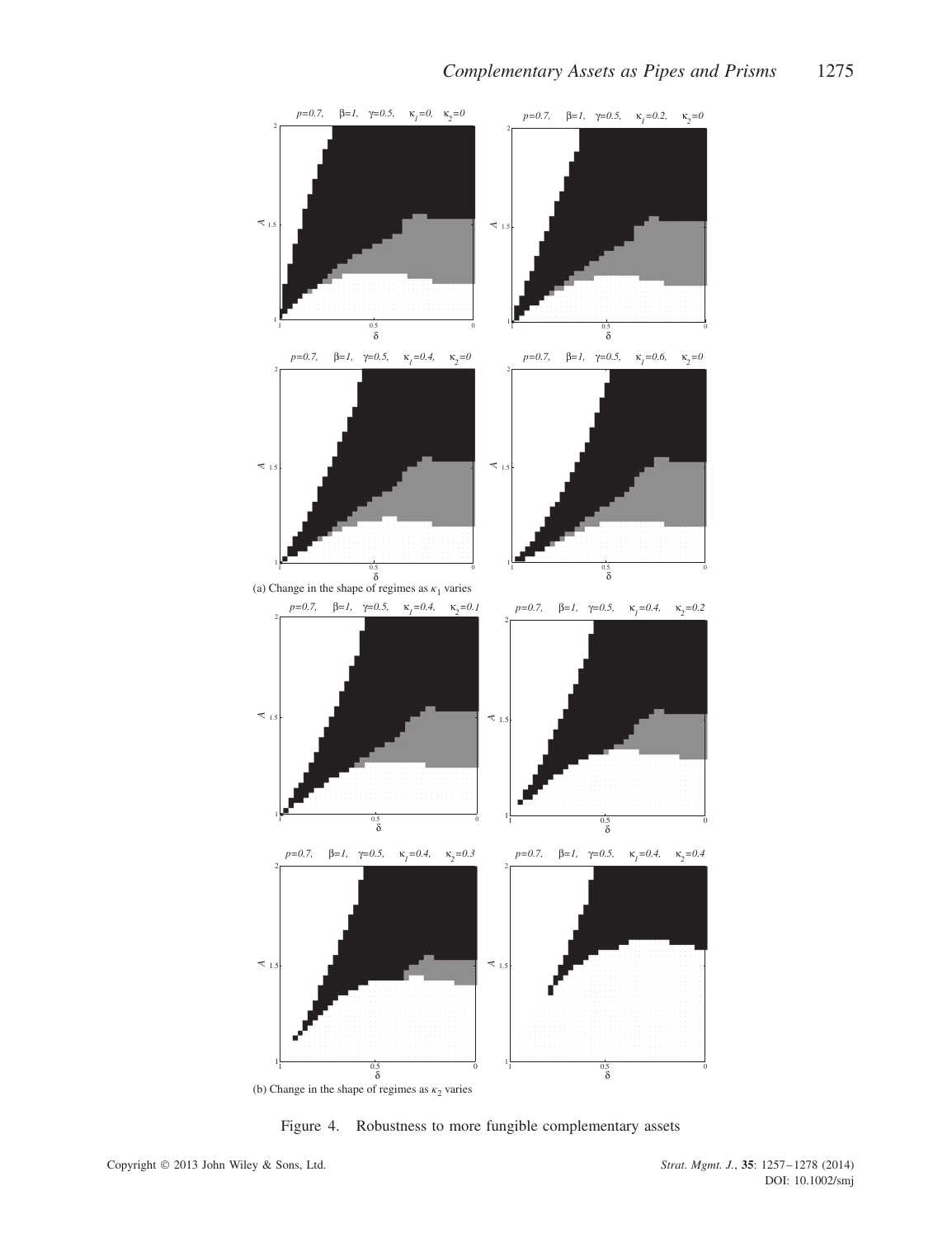assets. Firms with low levels of complementary assets may give up such assets and pursue complement-disrupting technological trajectories and, in that respect, become equivalent to the new entrant. It is also possible that firms with sufficiently high levels of complementary assets can still dominate the market, even with the choice of seemingly less promising technological trajectories. However, in a broad range of settings, established firms, with investment decisions influenced by their existing stock of complementary assets, may choose less promising technological trajectories and suffer adverse product market outcomes as a consequence.

Of course, there are a number of limitations to our analysis that open opportunities for future research. First, the dynamic nature of the setting could be enriched. The current study assumes that complementary assets are fixed and, therefore, treats them as exogenous parameters. It is certainly the case that this factor evolves over time (Pacheco-de-Almeida, 2010). The research could be extended by examining firms' investments not only with respect to R&D investment, but also with respect to investments in complementary assets. The investments along these two dimensions may be made simultaneously or sequentially. Further, we treat the technical capabilities of the firms as being homogenous. In some sense, this assumption strengthens our findings, as we show that inertia (keeping to a prior technology) may emerge even in the absence of the incumbent having an inherent disadvantage in the new complement-disrupting technology. However, a more general model would allow for the possibility of heterogeneity of technical capabilities along different technological trajectories, whether as an inherent property of the firm's 'type' or an outcome of prior R&D investment activity, as well as heterogeneous complementary assets.

Second, as discussed in the model setup, a critical assumption is that the market for complementary assets and technical capabilities are imperfect and, as such, an entrant cannot gain access to complementary assets (e.g., through contracting), while the incumbent may not gain access to external technology (e.g., through licensing). Relaxing this working assumption can lead to a fruitful research avenue that examines the role of licensing or mergers and acquisitions (M&A) activities between the incumbent and the entrant (Gans, Hsu, and Stern, 2002; Gans and Stern, 2000).

Building on the logic of Gans and Stern (2000), in the presence of licensing, alliances, and M&As, complementary assets can increase the incumbent's bargaining power in the licensing process, thereby lowering the licensing fee paid to the entrant. The effects of complementary assets on the licensing fees that might be earned by an entrant, in turn, amplify the incumbent's preinnovation incentives, as well as its postinnovation returns. A large stock of complementary assets would favor the incumbent by enhancing its returns on R&D relative to the entrant. This is, ultimately, the critical factor underlying our results regarding the rationality of the incumbent's R&D investments in the face of radical technical change. Furthermore, the choice of technological trajectory in a given domain may impact the cost and effectiveness with which a firm can access and acquire these capabilities in the form of licensing, alliances, and acquisitions (Cohen and Levinthal, 1990). Future research can extend this line of investigation to settings of broader innovation ecosystems (Kapoor and Lee, 2012).

While these are important possible extensions, the current effort provides an important enrichment of our current treatment of the effect of complementary assets. Complementary assets are not merely asset stocks that buffer firms from competitive dynamics; they are also an important element of the investment context for firms' R&D decisions. Complementary assets can be leveraged to amplify the returns to an existing competitive position, but that act of leverage is not neutral with respect to the direction of the firm's technical efforts. In this regard, complementary assets have a dual role, somewhat akin to the duality of network ties as 'pipes,' conveying resources, and 'prisms,' providing general signals of quality and legitimacy, put forth by Podolny (2001). Complementary assets are a resource. As noted by a number of prior scholars, such resources may buffer firms from subsequent competitors (Mitchell, 1989; Tripsas, 1997). However, these resources also influence a firm's perception of what might constitute more or less promising technological directions. We examine the 'prism' of complementary assets from a rational choice, profit-maximizing perspective, as we highlight some of the tensions between the incentive to leverage existing resources and the need to make technologically appropriate choices, and we suggest how the balance of such tensions may help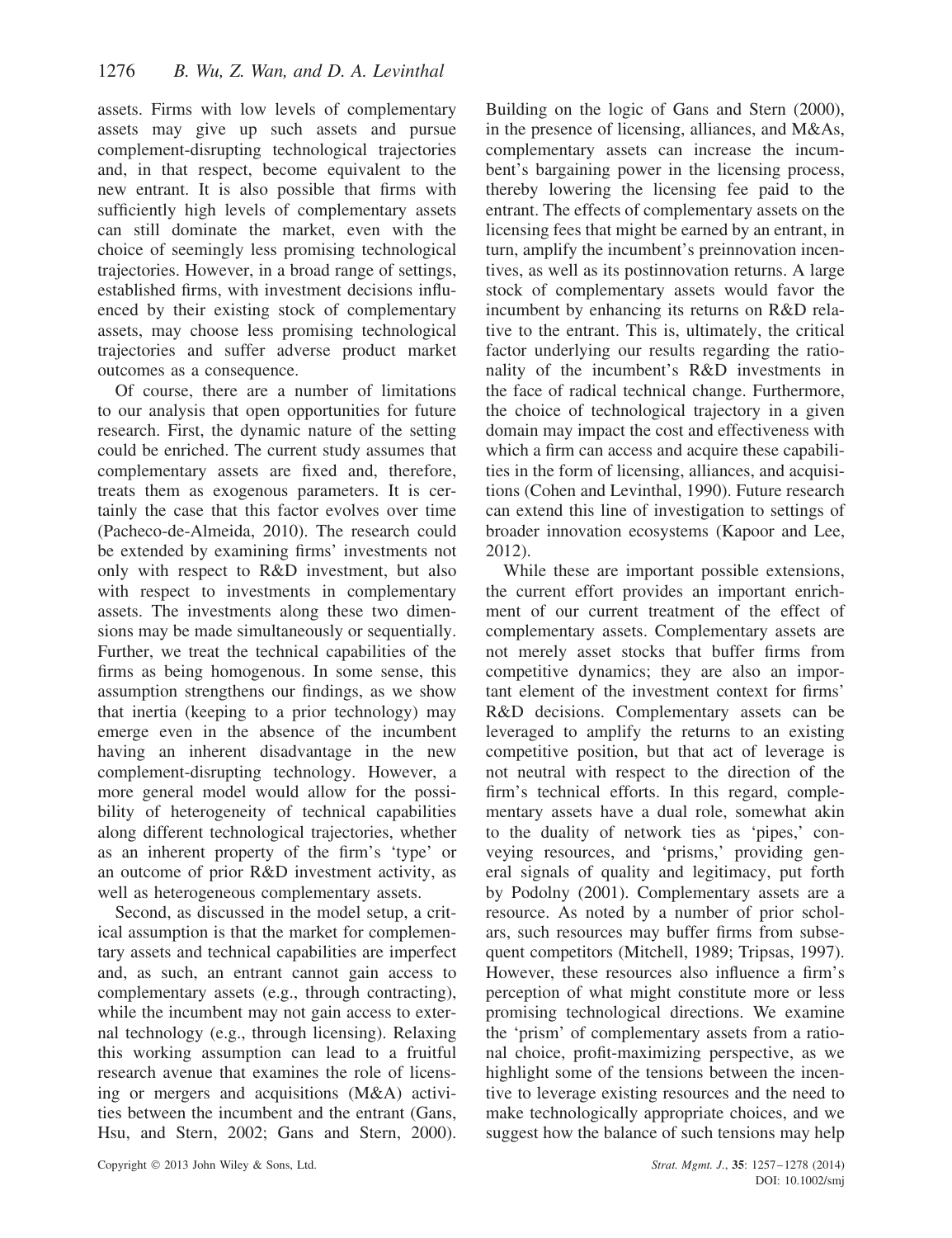explain some of the empirical patterns and puzzles we observe.

# **ACKNOWLEDGEMENTS**

Daniel Levinthal gratefully acknowledges the Mack Center for Emerging Technologies at the Wharton School for financial support; Brian Wu gratefully acknowledges support from both the Mack Center for Emerging Technologies and the Ross School of the University of Michigan at Ann Arbor; and Zhixi Wan gratefully acknowledges support from HEC Paris, France, and the College of Business of the University of Illinois at Urbana-Champaign. We have benefited from comments on prior drafts by Rajshree Agarwal, Sendil Ethiraj, April Franco, Joshua Gans, Anil Gupta, Joseph Mahoney, Stephen Mezias, Atul Nerkar, SMJ Coeditor Rich Bettis, and two anonymous referees, as well as seminar audiences at the Brown Bag Seminar at the Ross School of the University of Michigan at Ann Arbor, the Strategy Group Seminar at the University of Illinois at Urbana Champaign, the University of Maryland Smith Entrepreneurship Research Conference, the CRES Foundations of Business Strategy Conference at Washington University in St. Louis, the Atlanta Competitive Advantage Conference, and the Darden Entrepreneurship and Innovation Research Conference at the University of Virginia.

#### **REFERENCES**

- Adner R, Snow D. 2010. Old technology responses to new technology threats: demand heterogeneity and technology retreats. *Industrial and Corporate Change* **19**(5): 1655–1675.
- Adner R, Zemsky P. 2005. Disruptive technologies and the emergence of competition. *RAND Journal of Economics* **36**(2): 229–254.
- Adner R, Zemsky P. 2006. A demand-based perspective on sustainable competitive advantage. *Strategic Management Journal* **27**(3): 215–239.
- Agarwal R, Helfat CE. 2009. Strategic renewal of organizations. *Organization Science* **20**(2): 281–293.
- Arora A, Fosfuri A, Gambardella A. 2001. *Markets for Technology: The Economics of Innovation and Corporate Strategy*. MIT Press: Cambridge, MA.
- Arrow K. 1962. Economic welfare and the allocation of resources for invention. In *The Rate and Direction of Inventive Activity*, Nelson R (ed). Princeton University Press: Princeton, NJ: 609–625.
- Arthur WB. 1989. Competing technologies, increasing returns, and lock-in by historical events. *Economic Journal* **99**(394): 116–131.
- Benner MJ. 2010. Securities analysts and incumbent response to radical technological change: evidence from digital photography and Internet telephony. *Organization Science* **21**(1): 42–62.
- Benner MJ, Tripsas M. 2012. The influence of prior industry affiliation on framing in nascent industries: the evolution of digital cameras. *Strategic Management Journal* **33**(3): 277–302.
- Christensen C. 1997. *The Innovator's Dilemma: When New Technologies Cause Great Firms to Fail*. Harvard Business School Press: Boston, MA.
- Cohen S, Tripsas M. 2012. *Managing technological transitions: the importance of disengaging from the old*. University of North Carolina, Chapel Hill, NC: Working paper.
- Cohen WM, Levinthal DA. 1990. Absorptive capacity: a new perspective on learning and innovation. *Administrative Science Quarterly* **35**(1): 128–152.
- Dew N, Goldfarb B, Sarasvathy S. 2006. Optimal inertia: when organizations should fail. In *Ecology and Strategy: Advances in Strategic Management, Volume 23* , Baum JAC, Dobrev SD, van Witteloostuijn A (eds). Emerald Group Publishing: Bingley, U.K; 73–99.
- Dierickx I, Cool K. 1989. Asset stock accumulation and sustainability of competitive advantage. *Management Science* **35**(12): 1504–1512.
- Dosi G. 1982. Technological paradigms and technological trajectories. *Research Policy* **11**: 147–162.
- Dushnitsky G. 2010. Entrepreneurial optimism in the market for technological inventions. *Organization Science* **21**(1): 150–167.
- Dushnitsky G, Lenox MJ. 2005. When do firms undertake R&D by investing in new ventures? *Strategic Management Journal* **26**(10): 947–965.
- Dushnitsky G, Shaver JM. 2009. Limitations to interorganizational knowledge acquisition: the paradox of corporate venture capital. *Strategic Management Journal* **30**(10): 1045–1064.
- Company EK. 1991. *Annual Report*. Rochester, N.Y: Eastman Kodak Company.
- Elfenbein DW. 2007. Publications, patents, and the market for university inventions. *Journal of Economic Behavior & Organization* **63**(4): 688–715.
- Furr N, Snow D. 2012. *Threat rigidity or threat action? Rethinking threat response in light of technology's last gasp*. Brigham Young University, Provo, UT: Working paper.
- Gans JS, Hsu DH, Stern S. 2002. When does startup innovation spur the gale of creative destruction? *RAND Journal of Economics* **33**(4): 571–586.
- Gans JS, Stern S. 2000. Incumbency and R&D incentives: licensing the gale of creative destruction. *Journal of Economics & Management Strategy* **9**(4): 485–511.
- Gilbert CG. 2005. Unbundling the structure of inertia: resource versus routine rigidity. *Academy of Management Journal* **48**(5): 741–763.
- Girotra K, Terwiesch C, Ulrich KT. 2007. Valuing R&D projects in a portfolio: evidence from the